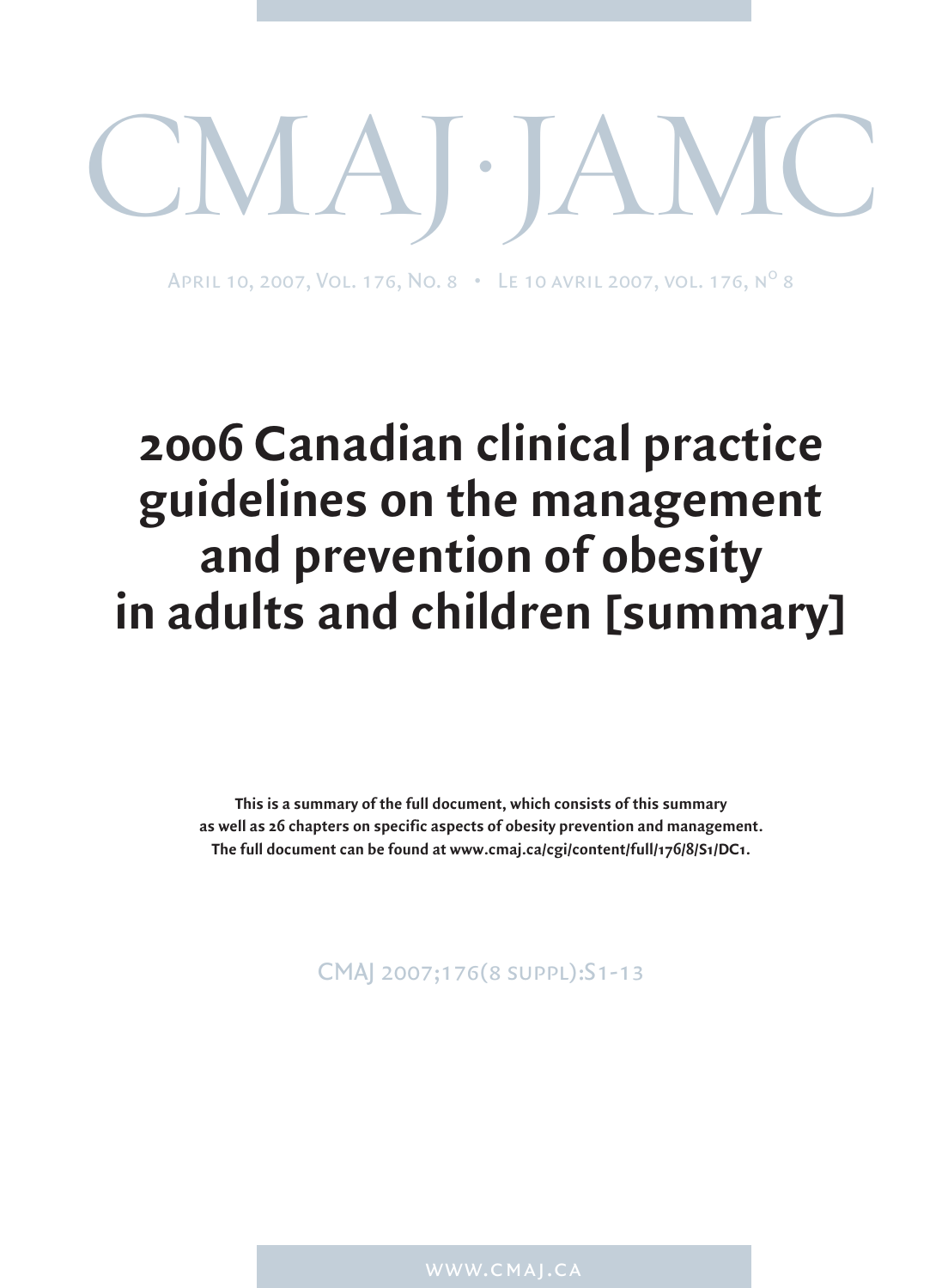### **2006 Canadian clinical practice guidelines on the management and prevention of obesity in adults and children [summary]**

**David C.W. Lau, James D. Douketis, Katherine M. Morrison, Irene M. Hramiak, Arya M. Sharma, Ehud Ur, for members of the Obesity Canada Clinical Practice Guidelines Expert Panel**

besity is now reaching epidemic proportions in both developed and developing countries and is affecting not only adults but also children and adolescents. Over the last 20 years, obesity has become the most prevalent nutritional problem in the world, eclipsing undernutrition and infectious disease as the most significant contributor to ill health and mortality. It is a key risk factor for many chronic and noncommunicable diseases.

In Canada, the prevalence of overweight and obesity has increased over recent decades among both children and adults in all areas of the country. According to the most recent estimates from the 2004 Canadian Community Health Survey, $1$ , 59% of the adult population is overweight (i.e., body mass index [BMI]  $\geq$  25 kg/m<sup>2</sup>) and 1 in 4 (23%) is obese (i.e.,  $BMI \geq 30$  kg/m<sup>2</sup>). The sheer numbers of people who are overweight and obese highlight a pressing public health problem that shows no signs of improving in the near future. What is more alarming is the problem of obesity among children and adolescents in Canada, which is advancing at an even more rapid pace than obesity among adults. In 2004,  $\pi$  in 4 (26%) Canadian children and adolescents aged 2–17 years was overweight. The obesity rate has increased dramatically in the last 15 years: from 2% to 10% among boys and from 2% to 9% among girls.<sup>1,2</sup> This increase is cause for concern, since there is a tendency for obese children to remain obese as adults. Moreover, obesity-related health problems are now occurring at a much earlier age and continue to progress into adulthood. Given the recent temporal obesity trends among children and youth, the prevalence of obesity among adults will likely continue to increase as the current generation of children enters adulthood.

Obesity should no longer be viewed as a cosmetic or body-image issue. There is compelling evidence that overweight people are at increased risk of a variety of health problems, including type 2 diabetes, hypertension, dyslipidemia, coronary artery disease, stroke, osteoarthritis and certain forms of cancers. It has recently been estimated that about I in 10 premature deaths among Canadian adults 20–64 years of age is directly attributable to overweight and obesity. In addition to affecting personal health, the increased health risks translate into an increased burden on the health care system. The cost of obesity in Canada has been conservatively estimated to be \$2 billion a year or 2.4% of total health care expenditures in  $1997$ .<sup>3</sup> Thus, the continuing epidemic of obesity in Canada is exacting a high toll on  $\frac{1}{8}$  the health of the population.

DOI:10.1503/cmaj.061409

 $10.1$ 

1503/cmaj.061409

The cause of obesity is complex and multifactorial. Within the context of environmental, social and genetic factors, at the simplest level obesity results from long-term positive energy balance — the interaction of energy intake and energy expenditure. The rapid increase in the prevalence of obesity over the past 20 years is a result of environmental and cultural influences rather than genetic factors. With progressive improvements in the standard of living in developed and developing countries, overnutrition and sedentary lifestyle have supplanted physical labour and regular physical activity, which has resulted in positive energy balance and overweight.

Considerable advances have been made in dietary, exercise, behavioural, pharmacologic and bariatric surgical approaches to successful long-term management of obesity. Lifestyle interventions remain the cornerstone of the treatment of obesity, but adherence is poor and long-term success is modest because of significant barriers both on the part of affected individuals and health care professionals responsible for the treatment. Pharmacotherapy and bariatric surgery are useful adjuncts for improving the health outcomes of overweight people, but, for a variety of reasons, these modalities of treatment are not widely adopted.

Despite steady progress in the management of obesity, its prevalence continues to rise. To date, population interventions have tended to focus on individual risk factors and have been largely ineffective. Hence, sweeping prevention and intervention strategies are required to slow, and hopefully reverse, the alarming increase in obesity prevalence in Canada and globally.

A number of clinical practice guidelines on the assessment and management of obesity have been published in the past. These have been largely based on consensus statements by expert panels. Moreover, most of these guidelines focus on individuals rather than on communities and the population as a whole. Recognizing these deficiencies, Obesity Canada — a not-for-profit organization founded in 1999 to improve the health of Canadians by decreasing the occurrence of obesity — convened a panel of experts to determine whether a comprehensive set of guidelines could be developed to address not only the management but also the prevention of obesity in both adults and children. Members of the Steering Committee and Expert Panel unanimously agreed on an evidence-based approach. Through the process of developing these guidelines, which began in the spring of 2004, members of the Steering Committee and Expert Panel identified major gaps in knowledge regarding obesity treat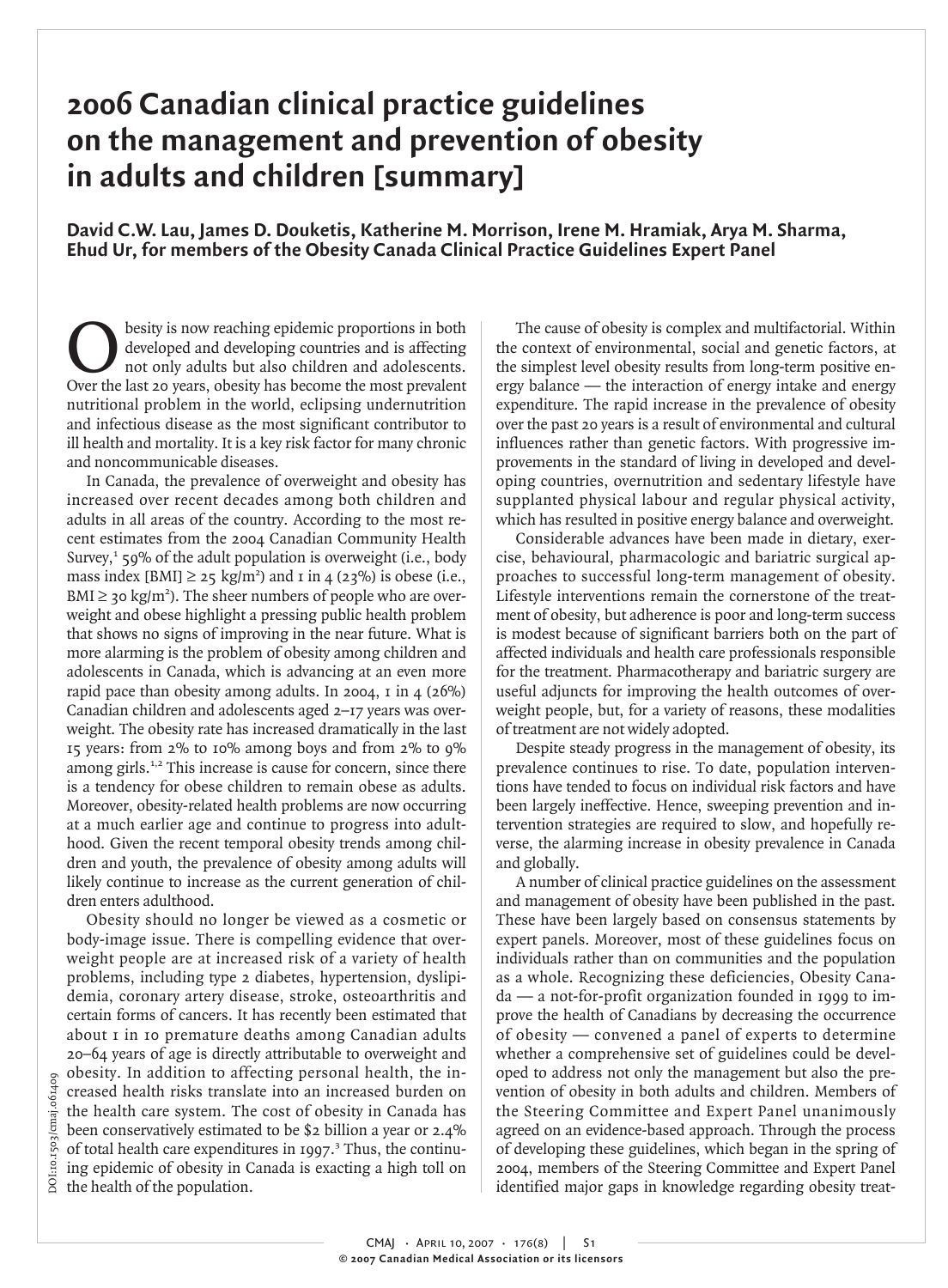ment and prevention. Considerable research is required in many areas to optimize management and to prevent the increasing prevalence of overweight and obesity in Canada. The authors' recommendations range from the need for enhanced surveillance and population-based data to new research on the biological, social, cultural and environmental determinants of obesity as well as research on effective treatment strategies, policies and interventions.

Because obesity is increasingly viewed as a societal issue, members of the Steering Committee and Expert Panel unanimously agreed to include chapters on the prevention of obesity in children and adults at the population level, as well as implications of the guidelines for health policy-makers and other interested parties.

The challenges of disseminating and implementing these guidelines were acknowledged by the Steering Committee, and a dissemination strategy has been developed to ensure that they are translated into clinical practice.

Publication of these guidelines is not the end of this process; it is only the beginning. Ongoing evaluation and revision of the various chapters and recommendations will be undertaken, as appropriate. It is hoped that, with continuing new knowledge from research, regular updating of these guidelines will accord greater certainty to many of the recommendations and expected outcomes.

#### **Formulation of recommendations: an overview**

We have attempted to use a rigorous, evidence-based approach to the development of the practice recommendations, while also acknowledging the breadth of topics to be assessed and the inherent limitations of the obesity literature on these topics.

In addition to making recommendations for treatment interventions, the most common application of clinical practice guidelines, we have also provided recommendations on interventions related to screening and prevention at the individual and population levels.

The recommendations are based on a prespecified process

**Table 1:** Criteria for assigning a level of evidence to recommendations

| Level of<br>evidence     | Criteria                                                                                                   |  |
|--------------------------|------------------------------------------------------------------------------------------------------------|--|
|                          | • Randomized controlled trials (or meta-analyses)<br>without important limitations                         |  |
| $\overline{\phantom{0}}$ | • Randomized controlled trials (or meta-analyses)<br>with important limitations                            |  |
|                          | • Observational studies (nonrandomized clinical<br>trials or cohort studies) with overwhelming<br>evidence |  |
| 3                        | • Other observational studies (prospective cohort<br>studies, case-control studies, case series)           |  |
| $\overline{4}$           | • Inadequate or no data in population of interest<br>• Anecdotal evidence or clinical experience           |  |

that was overseen by the Steering Committee. Specific chapters of the guidelines were delegated to a group of content experts within the Expert Panel, who performed a systematic literature review and were responsible for drafting the recommendations for each chapter. Recommendations were appraised by an independent Evidence-based Review Committee, members of which assessed whether the assigned level of evidence reflected the strength of the existing literature. The interactive process by which the recommendations were developed, reviewed and revised included 4 joint meetings of the Steering Committee and Expert Panel. The final draft of the guidelines was reviewed by the Steering Committee and by external stakeholders and experts, who included representatives from academia, industry and government and nongovernment officials.

The approach used to formulate the recommendations was based on the following conventions:

- A clear question or well-defined issue surrounding an obesity-related intervention was the starting point for review of the literature and formulation of recommendations.
- Each recommendation is evidence-based arrived at through a systematic review of the literature — and reflects the consensus of the Steering Committee and relevant Expert Panel members.
- Each recommendation includes a level of evidence (1 to 4 [Table 1]) and a grade (A, B or C [Table 2]).
- The level of evidence informs the reader about the strength of the evidence in favour of (or against) the intervention and is based on prespecified objective criteria.
- The grade informs the reader about whether an intervention should (or should not) be implemented and reflects both the level of evidence supporting the recommendation and a consideration, where applicable, of the harms and costs of the intervention and its importance and value to the individual or population.
- The level of evidence assigned to an intervention is not necessarily linked to a corresponding grade. However, a high grade is less likely in the setting of low-quality evidence.

| Grade | Criteria                                                                                                             |  |  |
|-------|----------------------------------------------------------------------------------------------------------------------|--|--|
| A     | Strong recommendation (action can apply to<br>most individuals in most circumstances)                                |  |  |
|       | • benefits clearly outweigh risks (or vice<br>versa)                                                                 |  |  |
|       | • evidence is level 1, 2 or 3                                                                                        |  |  |
| B     | Intermediate recommendation (action may<br>vary depending on the person's characteristics<br>or other circumstances) |  |  |
|       | • unclear whether benefits outweigh risks                                                                            |  |  |
|       | • evidence is level 1, 2 or 3                                                                                        |  |  |
|       | Consensus (weak) recommendation (altemative<br>actions may be equally reasonable)                                    |  |  |
|       | • unclear whether benefits outweigh risks                                                                            |  |  |
|       | • evidence is level 3 or 4                                                                                           |  |  |

**Table 2:** Criteria for assigning a grade to recommendations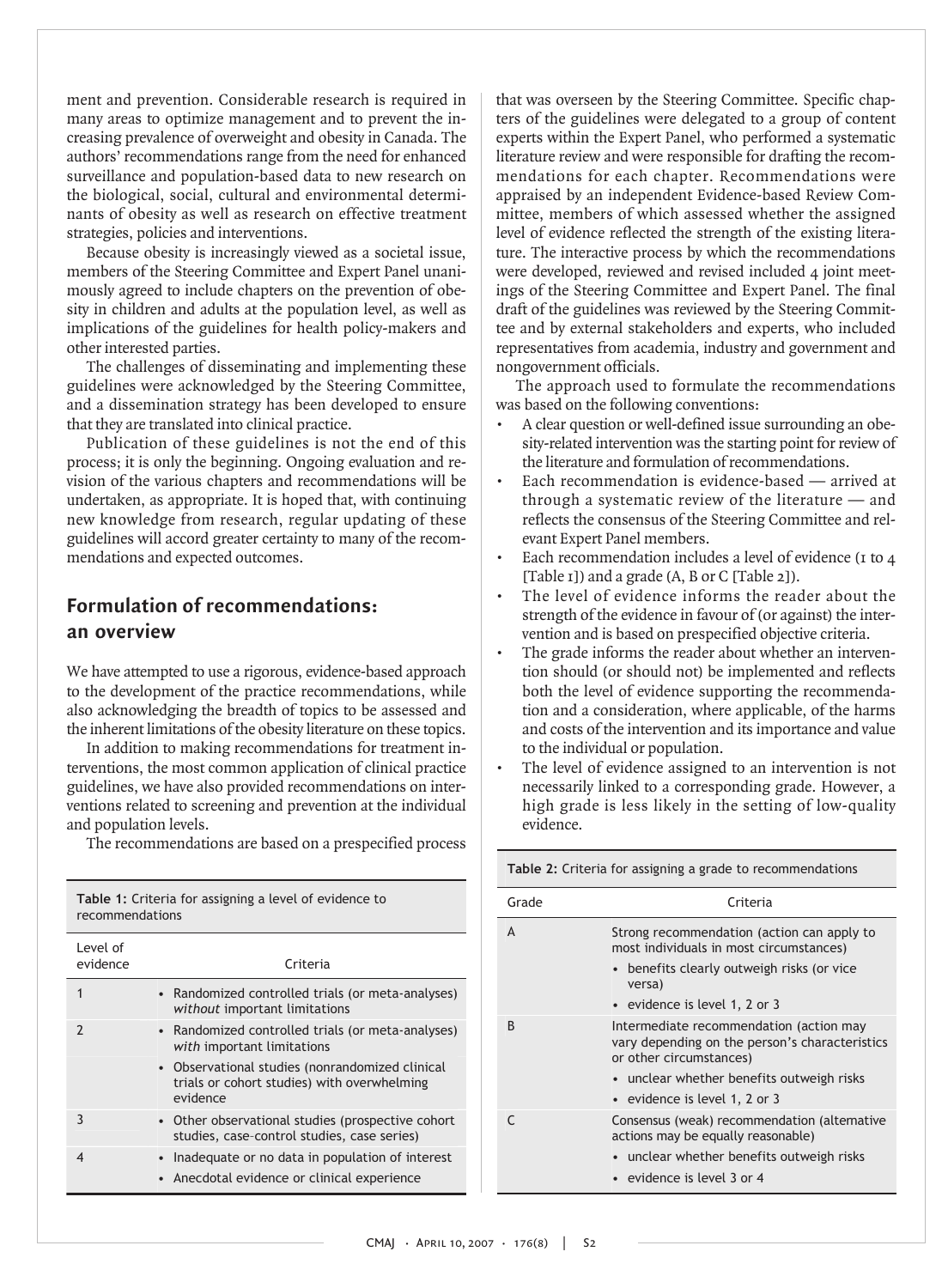- The wording "we recommend" is used to express a grade A recommendation. The wording "we suggest" is used to express a grade B recommendation. The wording used for grade C recommendations varies but reflects the uncertainty surrounding the benefits and risks of the intervention.
- A consensus recommendation, which is classified as grade C, is a statement that provides a reasonable approach or guideline for that domain of study. A consensus recommendation reflects insufficient evidence to inform clinical practice or anecdotal evidence only.

#### **Research recommendations**

Research recommendations were developed to identify gaps in existing knowledge and to establish priorities for future research. Research recommendations were formulated by content experts and were subjected to iterative reviews and modifications by the Steering Committee.

#### **Objectives and content of the guidelines**

These Canadian guidelines on the prevention and management of obesity were developed to address the need for evidence-based recommendations for the management of obesity at the individual and population levels, to identify gaps in knowledge and to establish an agenda for future research in this area.

#### **Objectives**

The specific objectives of the guidelines were:

- to establish a process for developing evidence-based guidelines for the screening, prevention and treatment of obesity in Canada
- to provide recommendations regarding application of the following interventions to individuals and populations:
	- screening for obesity (using BMI and waist circumference)
	- screening for obesity-related conditions (e.g., dyslipidemia, diabetes)
	- screening for psychosocial disorders (e.g., mood disorders, eating disorders)
	- prevention of obesity (individual and communitybased interventions)
	- dietary intervention
	- physical exercise therapy
	- cognitive-behaviour therapy
	- pharmacotherapy
	- bariatric surgery
	- alternative or nontraditional therapy
	- health care team support
- to disseminate material to a broad spectrum of health care providers
- to assist in public health policy development
- to identify gaps in knowledge and suggest a research agenda.

#### **Population and special groups of interest**

In developing these guidelines, we aimed to address a broad range of populations and patients, encompassing all age groups and subgroups (the latter classified according to comorbidity or ethnic background):

- children, adolescents and adults who are overweight or obese, or with an increased waist circumference
- population subgroups (e.g., people with type 2 diabetes, hypertension, dyslipidemia, severe obesity [BMI  $\geq$  40 kg/m<sup>2</sup>], and ethnic groups [e.g., Aboriginal people, Asian people]).

#### **Outcomes of interest**

The guidelines identify several key outcomes of interest. These were considered, whenever possible, in the formulation of recommendations:

- Anthropometric outcomes: body weight, BMI and waist circumference
- Biochemical or physical outcomes: fasting glucose, total cholesterol, low-density lipoprotein (LDL) cholesterol, high-density lipoprotein (HDL) cholesterol, triglycerides, ratio of total cholesterol to HDL cholesterol, and systolic and diastolic blood pressure
- Clinical outcomes: cardiovascular disease and other morbidities, mortality and quality-of-life measures
- Psychosocial outcomes: depression, mood disorders and eating disorders

#### **Using the guidelines: an illustrative case scenario**

These guidelines are intended as a practical guide that can be used by health care professionals in everyday clinical practice. When using the guidelines, the reader can refer to the list of recommendations (listed at the end of this summary) to find key points rapidly. Alternatively, the reader can refer to individual chapters (available on the CMAJ Web site at www.cmaj .ca/cgi/content/full/176/8/S1/DC1) for a more in-depth review of specific issues. Each of the 26 chapters contains the recommendations listed at the end of this summary that pertain to a specific issue along with an outline of the background and rationale for those recommendations.

With either approach, we suggest that the reader review chapter 1, which provides a rationale for the grades and levels of evidence assigned to the recommendations. Because there is no standardized method for developing clinical practice guidelines, the reader may be aided by a prior understanding of the approach used by the committees. In brief, the level of evidence is an objective assessment that reflects the quality of evidence in published studies. The grade is a subjective assessment that considers both the level of evidence and other factors (e.g., harms and costs) relevant to an intervention when applied at the level of the individual or population.

The following case scenario illustrates how the guidelines may be used in the management of a typical adult patient assessed in clinical practice. Fig. 1 summarizes the assessment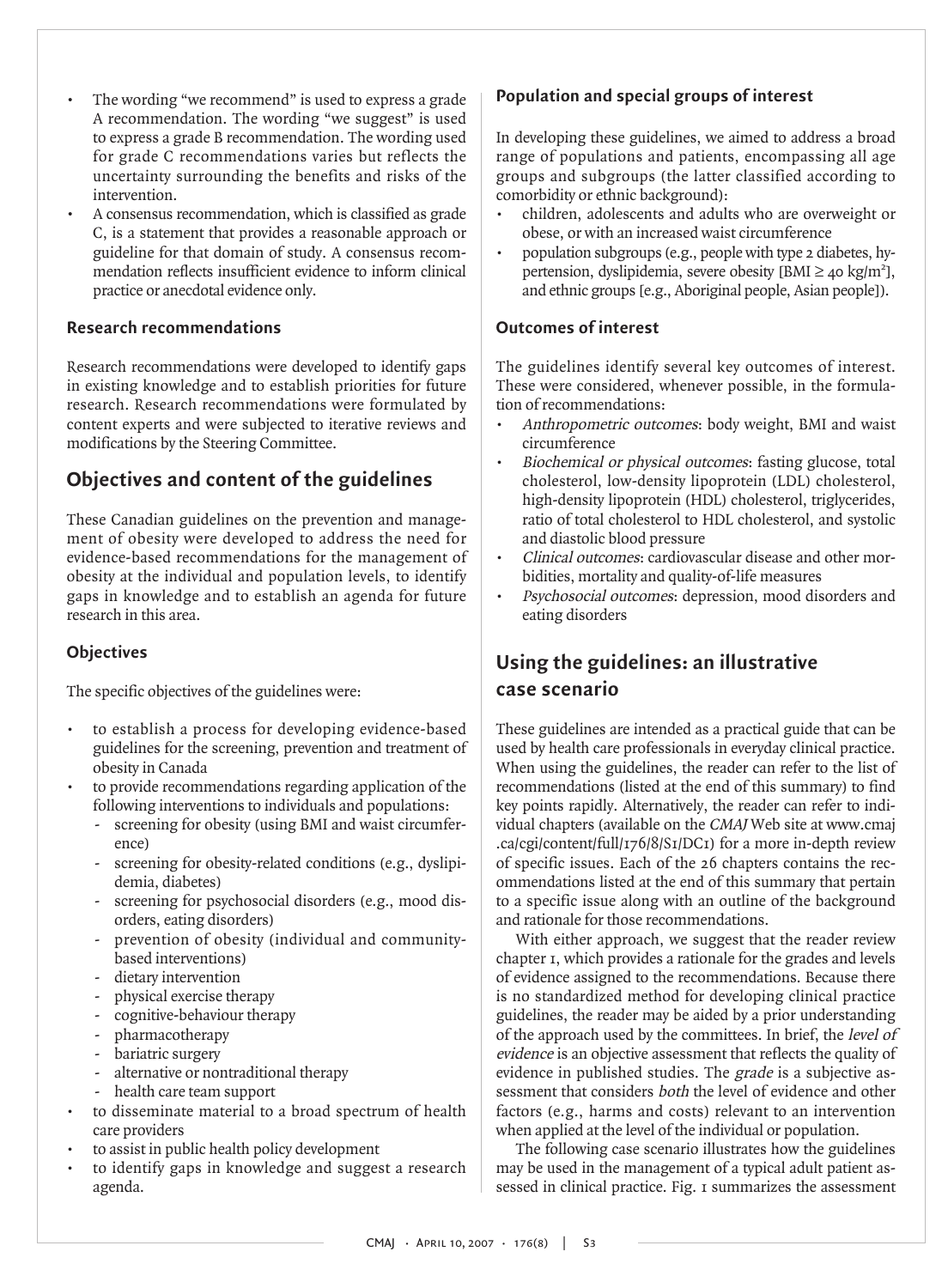

Fig. 1: Algorithm for the assessment and stepwise management of the overweight or obese adult. LDL = low-density lipoprotein, HDL = highdensity lipoprotein. \*Body mass index (BMI) and waist circumference cutoff points are different for some ethnic groups; see Table 3 for ethnicspecific waist circumference cutoff points.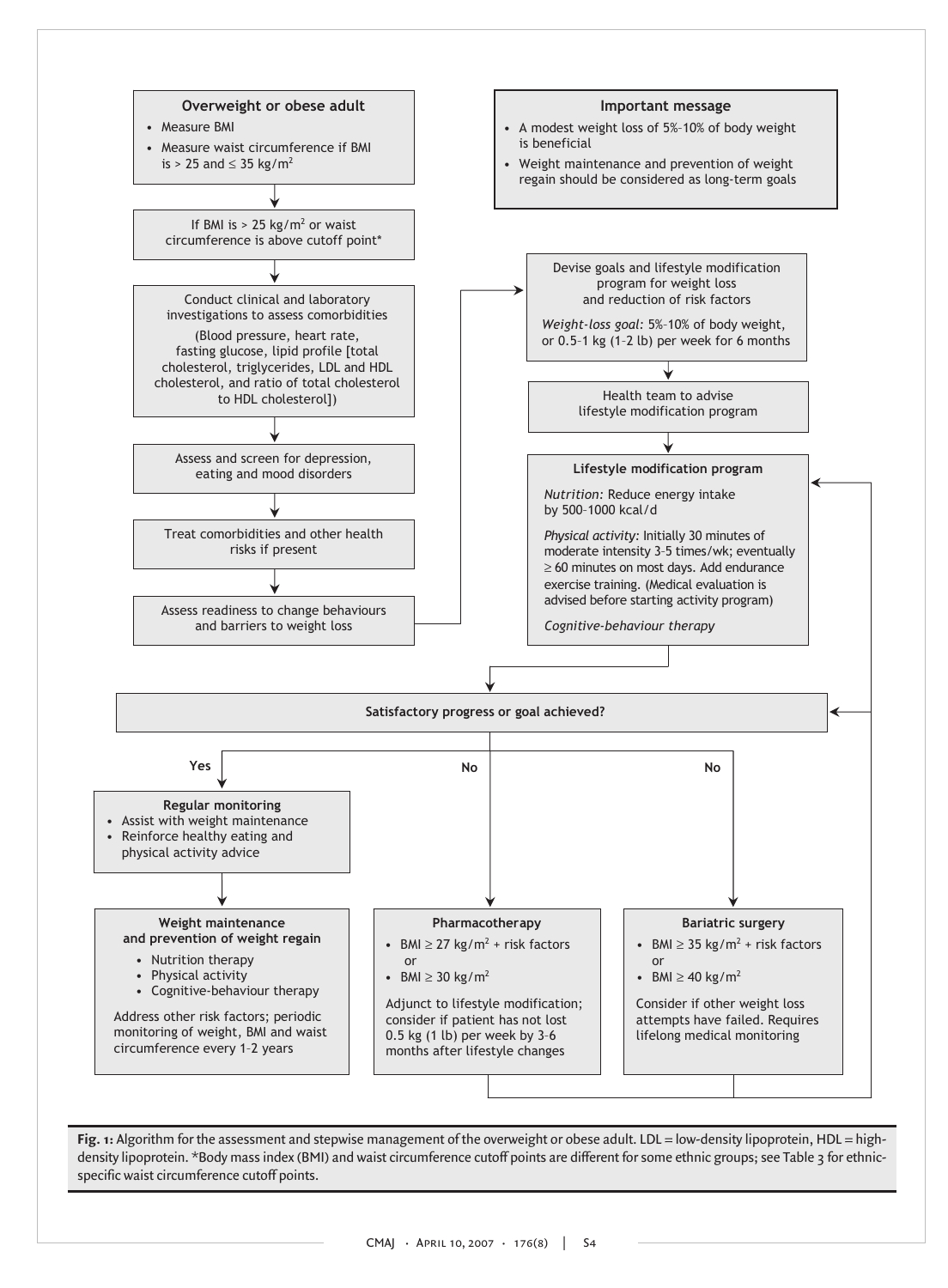and stepwise management of the overweight or obese adult, which can be applied to the following case.

Ms. A is a 46-year-old woman who is married with 2 children and is seen for an initial primary care assessment. She has experienced some "weariness and increased irritability" in recent months but otherwise has been in good health. Her menses are regular, and she does not have any climacteric symptoms. She is not taking any prescription medications but occasionally takes an over-the-counter nonsteroidal antiinflammatory drug (NSAID) for low back pain. She is a former smoker who works in a sedentary occupation and does not exercise regularly (because of lack of time). Her mother (age 72 years) has type 2 diabetes, and her father (age 75 years) has coronary artery disease.

On physical examination, Ms. A appears generally well. She weighs 89 kg and is 1.6 m tall. Blood pressure is 135/85 mm Hg, heart rate is 72 beats/min, chest is clear to auscultation and percussion, heart sounds are normal, no abdominal organomegaly is palpable, and there are no musculoskeletal or skin abnormalities. Her body habitus suggests a central (abdominal) pattern of obesity.

As the primary care physician, you are concerned that Ms. A is obese (with a central pattern of fat distribution) and is at risk of obesity-related diseases, in this case type 2 diabetes and hypertension. On further questioning, the patient states that she has poor eating habits and admits to frequent "snacking" on energy-dense, low-nutrient foods. She also has symptoms that suggest a depressive mood disorder, which is common in obese adults. She does not have any symptoms suggestive of obstructive sleep apnea, which is also associated with obesity.

| Table 3: Ethnic-specific values for waist circumference |                                                                         |           |  |  |
|---------------------------------------------------------|-------------------------------------------------------------------------|-----------|--|--|
| Country or                                              | Waist circumference* (as a measure<br>of central obesity), cm           |           |  |  |
| ethnic group                                            | Men                                                                     | Women     |  |  |
| Europid*                                                | $\geq 94$                                                               | $\geq 80$ |  |  |
| South Asian, Chineset                                   | > 90                                                                    | > 80      |  |  |
| Japanese‡                                               | $\geq 85$                                                               | $\geq 90$ |  |  |
| South and Central<br>American                           | Use South Asian cutoff points until<br>more specific data are available |           |  |  |
| Sub-Saharan African                                     | Use European cutoff points until<br>more specific data are available    |           |  |  |
| Eastern Mediterranean<br>and Middle East (Arab)         | Use European cutoff points until<br>more specific data are available    |           |  |  |

\*In future epidemiologic studies of populations of Europid origin, prevalence should be given using both European and North American cutoff points to allow better comparisons. In the United States, the NCEP-ATP III values (men > 102 cm, women > 88 cm) are likely to continue to be used for clinical purposes. However, it is strongly recommended that for epidemiologic studies and, wherever possible, for case detention, ethnic-specific cutoff points should be used for people of the same ethnic group wherever they are found. Thus, the criteria recommended for Japan would also be used in expatriate Japanese communities, as would those for South Asian men and women regardless of place and country of residence. †Based on a Chinese, Malay and Asian Indian population.

‡Subsequent data analyses suggest that Asian values should be used for Japanese populations until more data are available.

Note: NCEP-ATP III = National Cholesterol Education Program Expert Panel on Detection, Evaluation, and Treatment of High Blood Cholesterol in Adults (Adult Treatment Panel III)

#### **Initial patient assessment and investigations**

In chapters 3–8, issues relating to the initial assessment of overweight or obese patients are addressed. Based on a clinical assessment of Ms. A, supplemented by key points from relevant chapters, we recommend the following interventions.

#### Measurement of BMI and waist circumference

Rationale: Measuring BMI and waist circumference is an essential first step to determine the level and distribution of adiposity and is a grade A recommendation when screening for overweight and obesity in individuals. These measures are straightforward and easy to perform. The measurement of BMI (weight divided by height squared) and waist circumference can be used to help determine a patient's risk profile for cardiovascular disease and overall health risk; they also provide a reference point for monitoring BMI or waist circumference over time, especially if a weight management intervention is planned.

Ms. A's BMI is 34.8 kg/m<sup>2</sup> (89 kg ÷ [1.6 m]<sup>2</sup>). Based on current guidelines for body weight classification (outlined in chapter 3), Ms. A is approximately at the cutoff point between class I obesity (BMI 30-34.9 kg/m<sup>2</sup>) and class II obesity (BMI 35-39.9 kg/m<sup>2</sup>). Her waist circumference, at 98 cm, is high for her sex (i.e.,  $\geq 8$ o cm), indicating a central (abdominal) pattern of obesity (see Table 3). The combination of these 2 measures of health risk puts this patient at "very high risk" of obesity-related diseases.

#### Measurement of laboratory parameters

Laboratory parameters include fasting blood glucose level, total cholesterol, LDL cholesterol, HDL cholesterol, triglycerides, ratio of total cholesterol to HDL cholesterol, liver enzyme levels and urinalysis.

Rationale: Fasting blood glucose level and lipid profile are important components in the assessment of an overweight or obese person, and this is a grade A recommendation (chapters 6 and 8) because patients with obesity (especially central obesity) are at high risk of pre-diabetes (impaired fasting glucose or impaired glucose tolerance, or both), type 2 diabetes and dyslipidemia. Early recognition of such disorders may permit dietary and lifestyle changes that will mitigate the risk of disease development and progression. Assessment of liver enzymes and urinalysis is a *grade B* recommendation (chapters 6 and 8) because obese patients may be at increased risk of liver disease (nonalcoholic steatohepatitis) and impaired renal function.

For Ms. A, laboratory testing reveals the following: fasting glucose level 6.4 mmol/L, total cholesterol 5.75 mmol/L, LDL cholesterol 3.59 mmol/L, HDL cholesterol 1.26 mmol/L, triglycerides 1.98 mmol/L, ratio of total:HDL cholesterol 4.56, normal liver enzyme levels and normal urinalysis results.

#### Assessment for depression and other mood disorders

Rationale: Major depression and other mood disorders are common in patients with obesity; they occur in 20%–60% of women aged 40 years or older with a BMI > 30 kg/m<sup>2</sup>, the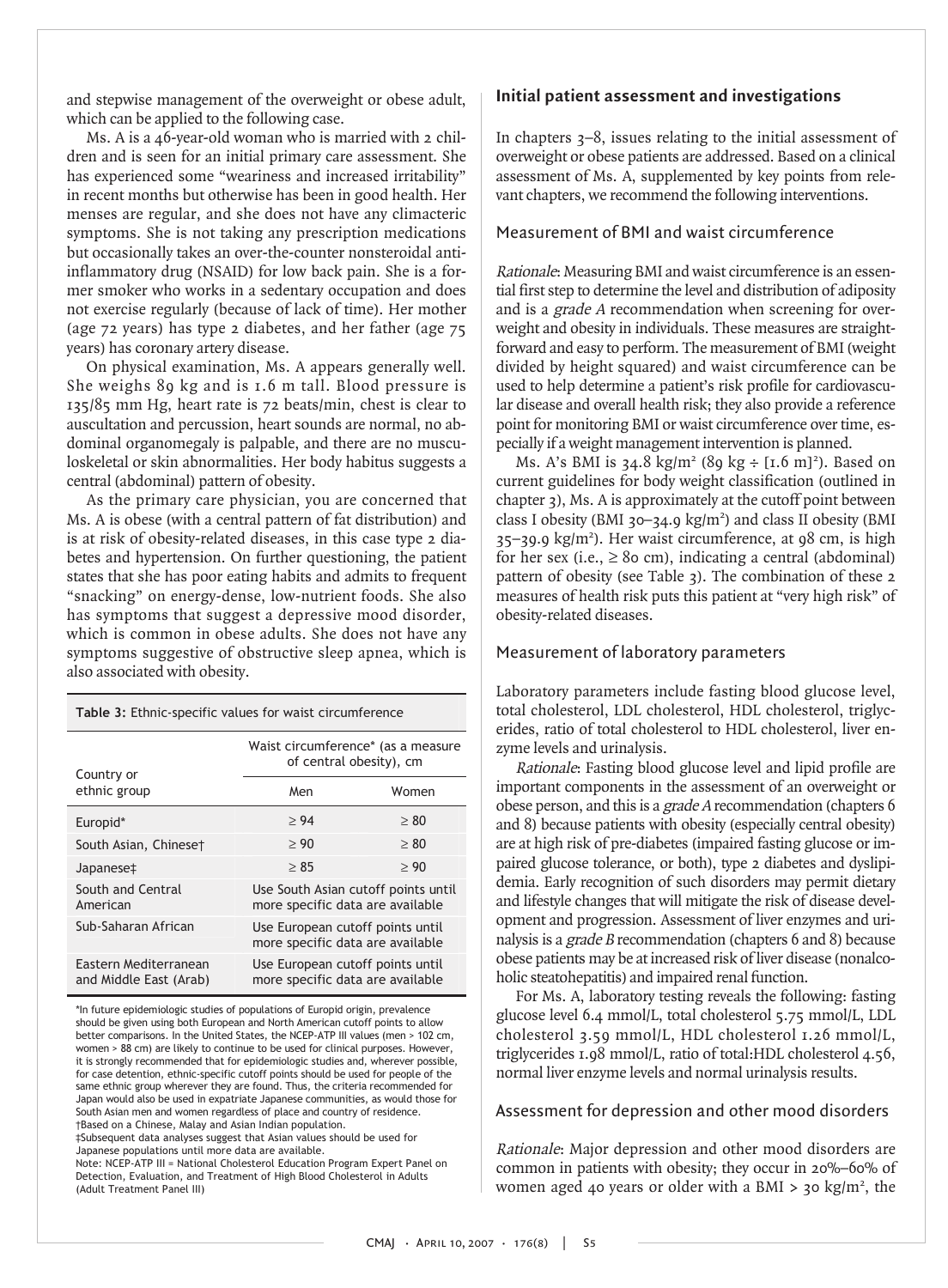group into which Ms. A falls. Furthermore, the presence of a mood disorder may adversely affect adherence to weight management interventions. Screening for such disorders in appropriate individuals is a grade B recommendation (see chapter 7). Treatment of a major depressive disorder should be undertaken in concert with any planned weight management intervention, because some pharmacologic weight-loss treatments must be avoided in patients who are taking antidepressant medications.

Ms. A is considered to have a mild depressive disorder that appears to be linked, in part, to concerns and anxiety about her body image. At this time, a serotonin-specific re-uptake inhibitor (SSRI) and psychotherapy are considered.

#### **Developing the health care team for a weight management program**

Based on the above clinical and laboratory findings, you conclude that Ms. A has impaired fasting glucose (and prediabetes), dyslipidemia and a mild depressive disorder. She is at risk of cardiovascular disease and increasing depressive symptoms. In addition, her blood pressure (135/85 mm Hg) requires monitoring because of the risk of hypertension.

Using chapter 9 as a guide, we recommend that Ms. A begin a weight management program. Before its initiation, discuss with her the need for a multidisciplinary health care team to help her carry out the program. The health care team will include a coordinating health professional (who may be a primary care physician, medical specialist or registered nurse), a dietary professional, an exercise professional and a clinical psychologist.

The coordinating health professional will engage the patient's family so that they are made to feel part of the health care team. The health professional will make specific recommendations to help the patient adhere to the weight management program and identify potential barriers to the changes in lifestyle that will become an integral part of the program. The health care professional will also discuss the need for reasonable weight management goals that are sustainable. As discussed in chapter 9, the use of a multidisciplinary, lifestyle-based intervention for the management of obese individuals is a grade A recommendation. Furthermore, discussion of the weight management program before its initiation among members of the health care team and the patient to establish management goals and review potential barriers to achieving these goals is a *grade B* recommendation.

#### **Initiating a weight management program**

Based on chapters 10–16 of the guidelines, we recommend that Ms. A undertake a weight management strategy focusing on dietary therapy and lifestyle interventions. To initiate and allow ongoing follow-up of these interventions, refer the patient to appropriate health professionals, who will help to initiate the interventions and monitor the patient's progress over time. Implicit in all weight management programs is longterm monitoring of the patient's status, similar to the longterm monitoring undertaken in patients with other chronic conditions, such as hypertension or diabetes. Follow-up visits are used to provide ongoing counselling about dietary and lifestyle management, education and, perhaps most important, ongoing support to the patient so that she maintains the dietary and lifestyle changes over the long-term.

#### Dietary and lifestyle interventions

Rationale: Dietary and lifestyle interventions aimed at decreasing energy intake and increasing energy expenditure through a balanced dietary and exercise program are an essential component of all weight management programs. In chapter 12, we provide a grade A recommendation for a healthy diet and regular physical activity as the first-line treatment option for overweight or obese adults to attain clinically important weight loss and reduce obesity-related symptoms. We also give a grade A to the recommendation for diet and exercise therapy in overweight or obese adults with risk factors for type 2 diabetes, as is the case with Ms. A, who has pre-diabetes (with impaired fasting glucose) and a family history of type 2 diabetes.

#### Assessment by a nutrition health professional

Rationale: To outline a dietary treatment plan and to provide adequate education requires counselling by a health professional with expertise in dietary management. Typically, many physicians do not have adequate time to devote to dietary management and may not have the expertise required to recommend a diet therapy plan. Using a qualified and experienced health professional (preferably a registered dietitian) for dietary counselling and to implement an optimal dietary plan for achieving and maintaining a healthy body weight is a grade B recommendation (chapter 11).

For Ms. A, the nutrition professional will focus on a dietary regimen tailored to the patient with impaired glucose tolerance or emerging type 2 diabetes.

#### Assessment by an exercise health professional

Rationale: Physical exercise is an integral component of a weight management program, especially for weight maintenance. As with dietary treatment, many physicians do not have the time or expertise to advise patients on an exercise program that is tailored to individual needs and capabilities. Advice from an exercise health professional is required. For a typical patient, physical activity (30 minutes a day of moderate intensity, increasing, when appropriate, to 60 minutes a day) as part of a weight management program is a grade B recommendation (chapter 13).

For Ms. A, an exercise program is problematic because of time constraints related to balancing work-related and family-related duties. An exercise professional will help develop a program that is workable within these confines.

#### Assessment by a clinical psychologist (or psychiatrist)

Rationale: In chapter 10, we give a grade A to the recommendation for 1 or more of behaviour modification, cognitive be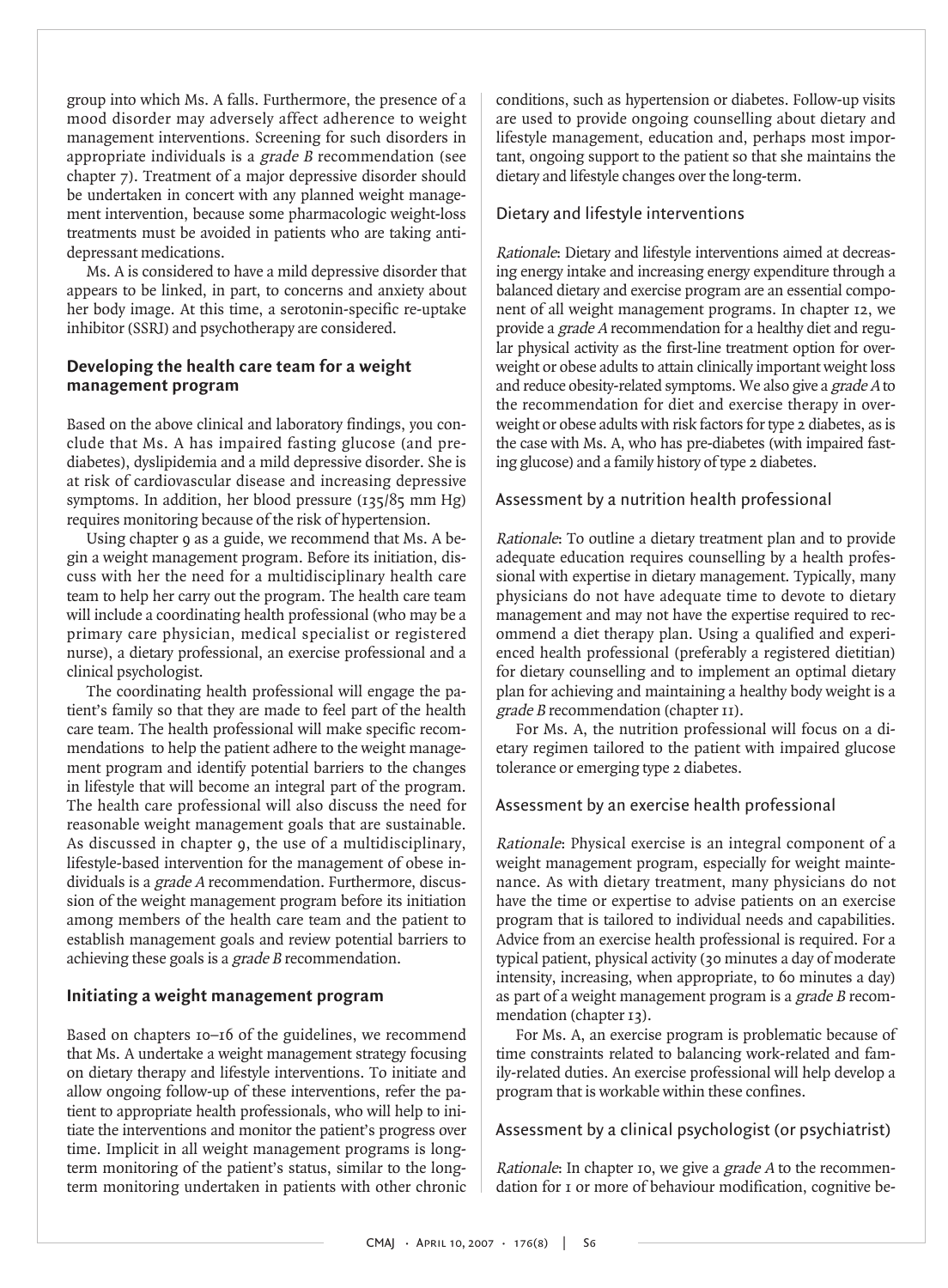havioural therapy, activity enhancement and dietary counselling as part of a comprehensive weight management intervention.

For Ms. A, who appears to have had mild depressive symptoms that may be related, in part, to body image perception and suboptimal eating habits, a psychologist (or psychiatrist) with expertise in the management of obese patients will aid in providing appropriate behaviour modification and, if required, psychotherapy and psychotropic medication.

#### **Long-term monitoring of a patient in a weight management program**

Many patients who initiate a weight management program may experience initial health benefits characterized by weight loss and improvements in physical measures (symptom reduction), laboratory measures (glucose and lipid levels) and psychologic measures (mood improvement). However, many patients also experience a relapse or worsening of these measures over the long term.

Although specific patient management issues are beyond the scope of these guidelines, we do provide an assessment of treatment options to be considered after the first-line treatment relating to dietary and lifestyle interventions. These treatment options, which are intended to supplement the first-line treatment, are discussed in chapters 14–16. Based on individual patient characteristics that reflect baseline health risks and benefits accrued from firstline weight management therapy, a patient may be eligible to receive pharmacologic therapy for obesity, bariatric surgery or alternative treatments, which include herbal and other dietary supplements.

#### **RECOMMENDATIONS**

#### **SECTION ONE: CLINICAL**

#### **Epidemiology of obesity**

- 1. Because of the health impact of the rising prevalence and incidence of overweight and obesity in Canada, we recommend implementing strategies directed at the prevention and treatment of overweight and obesity in children, adolescents and adults [grade A, level 3].
- 2. Because of the lack of adequate information on the prevalence of obesity and related risk factors in Canada, particularly among subgroups of the population, we recommend the creation of a national surveillance system that incorporates, at a minimum, measurements of height, weight and waist circumference [grade A, level 3].

#### **Classification of overweight and obesity in adults and children**

3. We recommend measuring body mass index (BMI; weight in kilograms divided by height in metres squared) in all adults [grade A, level  $3^{4-6}$ ] and in all children and adolescents (aged 2 years and older). We recommend using the growth charts of the US Centers for Disease Control and Prevention for BMI to screen children and adolescents for overweight ( $\geq 8$ 5th to < 95th percentile) and obesity  $(≥$  95th percentile) [grade A,  $\tilde{l}$ evel 3<sup>7</sup>].

4. We recommend measuring waist circumference in all adults to assess obesity-related health risks [grade A, level  $3^{5,6}$ ].

#### **Assessment of overweight and obesity in adults and children**

#### Assessment of readiness to change

5. We suggest that health care professionals assess readiness and barriers to change before an individual implements a healthy lifestyle plan for weight control or management [grade  $B$ , level  $3^{8,9}$ ].

#### Clinical and laboratory assessment of overweight and obese adults, adolescents and youth

- 6. We recommend that the clinical evaluation of overweight and obese adults<sup>4,10-12</sup> and children<sup>13,14</sup> include a history and a general physical examination to exclude secondary (endocrine or syndrome-related) causes of obesity and obesity-related health risks and complications [grade A,  $level 3$ .
- 7. We recommend measuring fasting plasma glucose level and determining lipid profile, including total cholesterol, triglycerides, low-density lipoprotein (LDL) cholesterol, high-density lipoprotein (HDL) cholesterol and ratio of total cholesterol to HDL cholesterol, as screening tests in overweight and obese adults [grade A, level  $3^{10,15}$ ], and we suggest that these screening tests be done in children aged 10 years and older [grade B, level  $3^{13,16}$ ]. We suggest repeating these tests at regular intervals as needed [grade  $C, level 4$ ].
- 8. We suggest additional investigations, such as liver enzyme tests, urinalysis and sleep studies (when appropriate), to screen for and exclude other common obesityrelated health problems [grade B, level  $3^{17-19}$ ].
- 9. We suggest that the health care professional screen the overweight or obese adult for eating disorders, depression and psychiatric disorders, as appropriate [grade B, level  $3^{20-31}$ ].

#### **Management of obesity in adults and children**

#### Role of health care team professionals in obesity counselling and management

10. We recommend a comprehensive healthy lifestyle intervention for overweight and obese people [grade A, level 1]. We suggest that members of the health care team discuss with those willing to participate in weight manage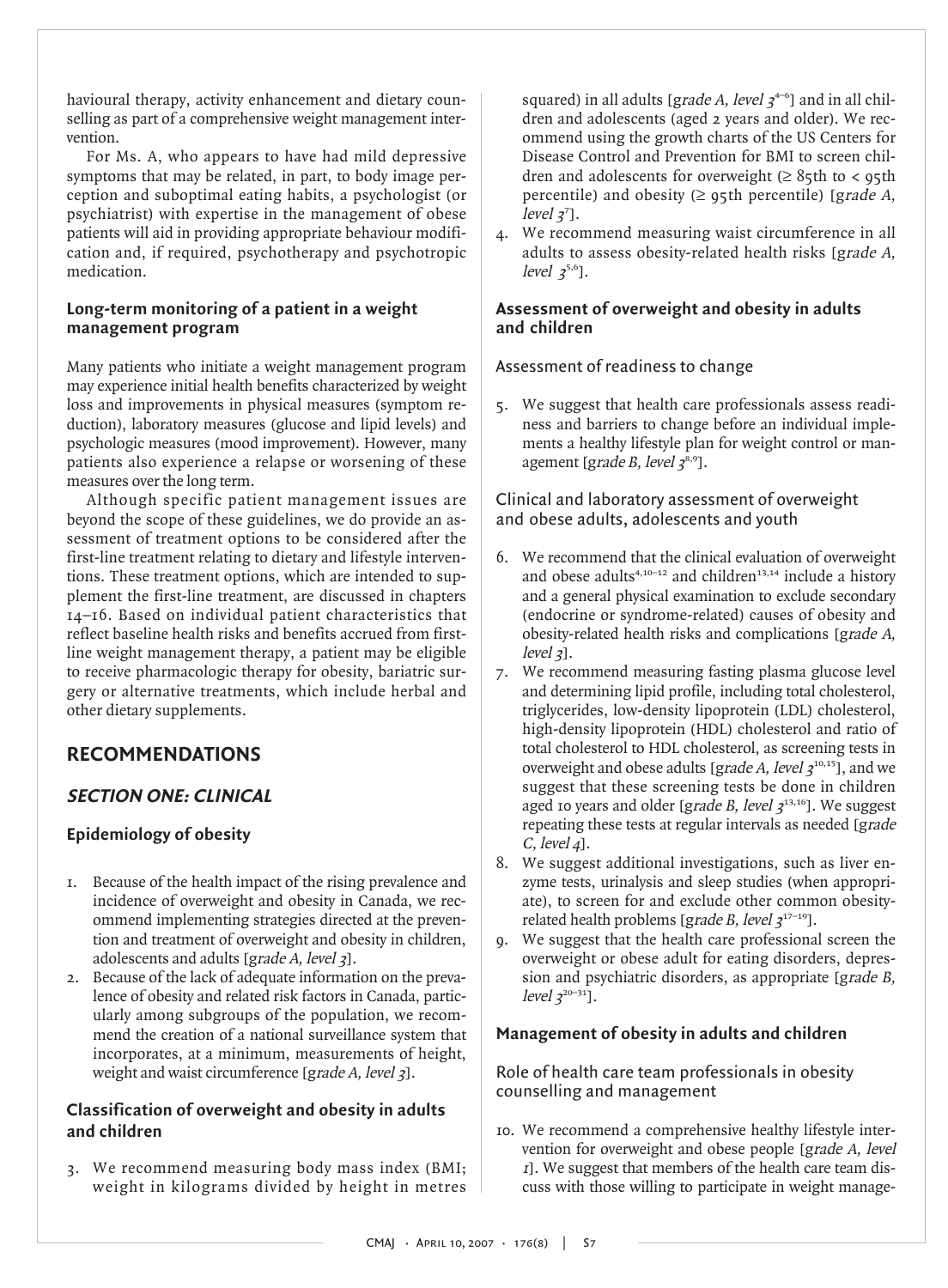ment programs appropriate education, support and therapy as adjuncts to lifestyle interventions [grade B, level 2].

- 11. Primary care health professionals are encouraged to work with other health care team members to develop a comprehensive weight management program for the overweight or obese person to promote and maintain weight loss [grade C, level 3].
- 12. Primary care health professionals are encouraged to create a nonjudgmental atmosphere when discussing weight management [grade C, level 4].
- 13. Health care professionals are encouraged to consider the barriers people might have concerning obesity and its management [grade C, level 4].

#### Lifestyle intervention

- 14. We recommend an energy-reduced diet and regular physical activity as the first treatment option for overweight and obese adults $32,33$  and children $34-36$  to achieve clinically important weight loss and reduce obesity-related symptoms [grade A, level 2].
- 15. In children, we recommend ongoing follow-up by health professionals for a minimum of 3 months [grade A,  $level 2^{34-37}$ ].
- 16. We recommend diet and exercise therapy for overweight and obese people with risk factors for type 2 diabetes [grade A, level  $I^{38-40}$ ] and cardiovascular disease [grade A,  $level 2^{41,42}$ ].
- 17. We suggest that individuals willing to participate in weight management programs be provided with education and support in behaviour modification techniques as an adjunct to other interventions [grade B, level  $2^{43-45}$ ].
- 18. We recommend comprehensive lifestyle interventions (combining behaviour modification techniques, cognitive behavioural therapy, activity enhancement and dietary counselling) for all obese adults [grade A, level  $I^{39,46-48}$ ].
- 19. When treating obesity in children, we suggest using family-oriented behaviour therapy [grade B, level  $I^{49-53}$ ].

#### Dietary intervention

- 20. We suggest that the optimal dietary plan for achieving healthy body weight and dietary counselling for adults, adolescents and children be developed with a qualified and experienced health professional (preferably a registered dietitian) together with the individual and family to meet their needs [grade B, level  $2^{54-56}$ ].
- 21. We recommend that a nutritionally balanced diet (designed to reduce energy intake) be combined with other supportive interventions to achieve a healthy body weight in overweight and obese people of all ages and to ensure the maintenance of growth in adolescents and youth [grade C, level 4].
- 22. We suggest a high-protein or a low-fat diet (within acceptable macronutrient distribution ranges indicated in the Dietary Reference Intakes) as a reasonable short-term (6–12 months) treatment option for obese adults as part of a weight-loss program [grade B, level  $2^{57,58}$ ].

23. Meal replacements may be considered as a component of an energy-reduced diet for selected adults interested in commencing a dietary weight-loss program [grade C,  $level 2^{59,60}$ .

#### Physical activity

#### **Adults**

- 24. All those considering initiating a vigorous exercise program are encouraged to consult their physician or health care team professionals [grade C, level 4].
- 25. We suggest long-term, regular physical activity, which is associated with maintenance of body weight or a modest reduction in body weight for all overweight and obese people [grade B, level  $2^{61,62}$ ].
- 26. Physical activity and exercise should be sustainable and tailored to the individual. We recommend that the total duration be increased gradually to maximize the weightloss benefits [grade A, level  $2^{63-65}$ ].
- 27. We suggest physical activity (30 minutes a day of moderate intensity, increasing, when appropriate, to 60 minutes a day) as part of an overall weight-loss program [grade B,  $level 2^{62, 63}$ ].
- 28. Endurance exercise training may reduce the risk of cardiovascular morbidity in healthy postmenopausal women, and we suggest its use for adults with an increased BMI [grade B, level 2].

#### Children and adolescents

- 29. We recommend that the primary care physician or health care team encourage children and adolescents to reduce sedentary pursuits and "screen time" (i.e., television, video games) [grade A, level  $2^{67-69}$ ].
- 30. We recommend that activity prescribed for children be fun and recreational, with lifestyle activities tailored to the relative strengths of the individual child and family [grade A, level 2<sup>70</sup>]. Health professionals are encouraged to emphasize the short-term benefits of physical activity rather than the long-term health benefits to children [grade C, level  $\triangleleft$ ].

#### Pharmacotherapy

#### Adults

- 31. We suggest the addition of a selected pharmacologic agent for appropriate overweight or obese adults, who are not attaining or who are unable to maintain clinically important weight loss with dietary and exercise therapy, to assist in reducing obesity-related symptoms [grade B,  $level 2^{71-76}$ ].
- 32. We suggest the addition of a selected pharmacologic agent for overweight or obese adults with type 2 diabetes, impaired glucose tolerance or risk factors for type 2 diabetes, who are not attaining or who are unable to maintain clinically important weight loss with dietary and exercise therapy, to improve glycemic control and reduce their risk of type 2 diabetes [grade B,  $level 2^{71,72,77-82}$ ].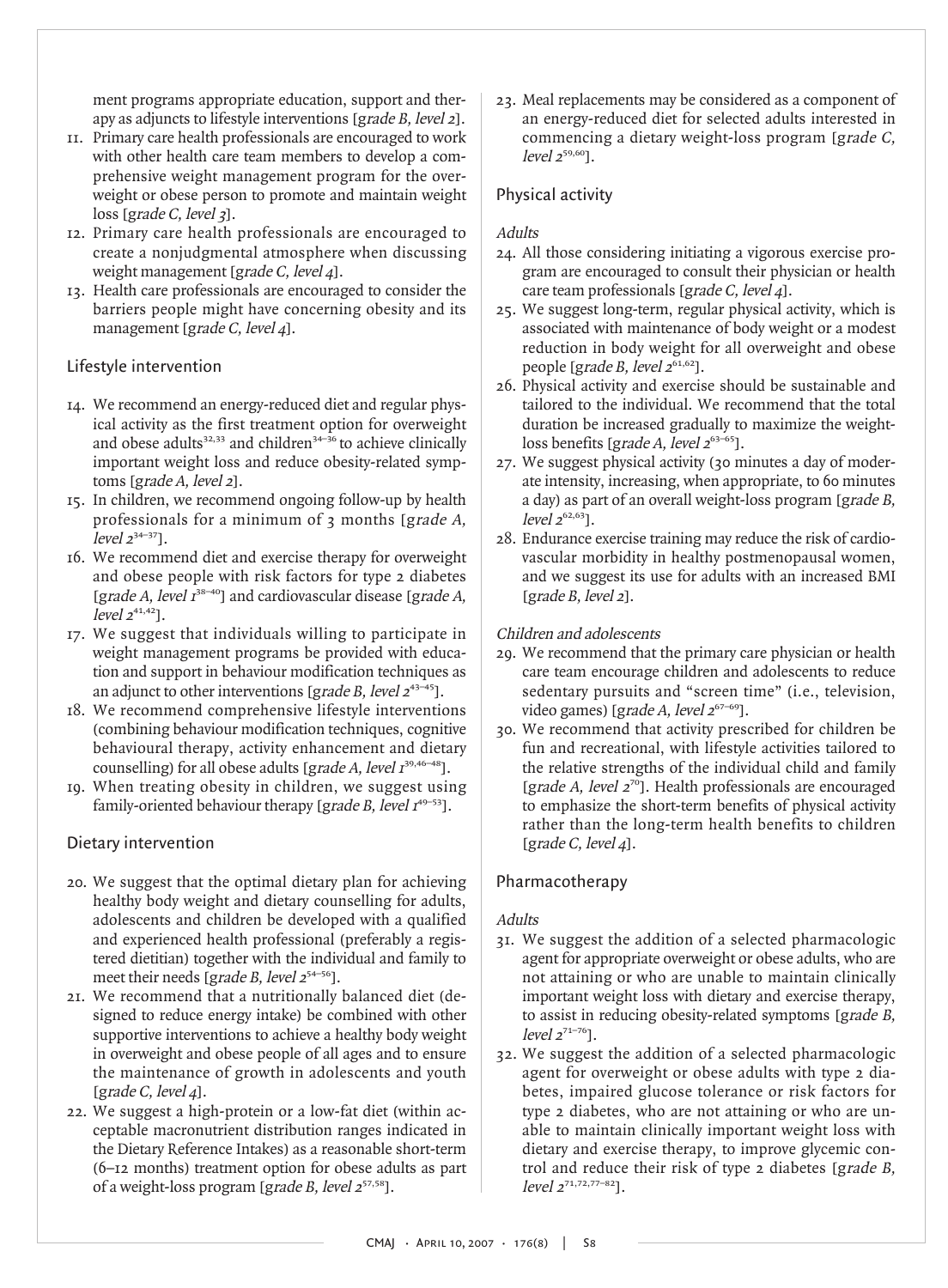#### Children and adolescents

- 33. We suggest that orlistat be considered to aid in weight reduction and weight maintenance when added to a regimen of lifestyle intervention among adolescents [grade B,  $level 1$ ].
- 34. Because of lack of data for prepubertal children, the use of pharmacologic agents in this group should be considered only within the context of a supervised clinical trial [grade C, level  $\phi$ ].

#### Bariatric surgery

- 35. We suggest that adults with clinically severe obesity (BMI  $\geq$  40 kg/m<sup>2</sup> or  $\geq$  35 kg/m<sup>2</sup> with severe comorbid disease) may be considered for bariatric surgery when lifestyle intervention is inadequate to achieve healthy weight goals [grade B, level  $2^{83}$ ].
- 36. We suggest that bariatric surgery in adolescents be limited to exceptional cases and performed only by experienced teams [grade C, level 4].
- 37. We suggest that a minimally invasive approach be considered for weight loss surgery when an appropriately trained surgical team and appropriate resources are available in the operating theatre [grade C, level  $3^{84}$ ].

#### Alternative therapies

38. There is insufficient evidence to recommend in favour of or against the use of herbal remedies, dietary supplements or homeopathy for weight management in the obese person [grade C, level  $4^{85-98}$ ].

#### **Prevention of obesity in adults and children**

- 39. The use of surveillance systems and measurement tools is encouraged to determine the effectiveness and efficacy of obesity prevention programs and interventions. The development of a comprehensive, coordinated and rigorous surveillance plan with strong links among program developers, advocates, policy-makers and other stakeholders is encouraged as a key component in obesity prevention [grade C, level 4].
- 40. Obesity prevention should take a multisector approach similar to that used for tobacco control in Canada. Prevention efforts should invest in and target all age groups and span life from infancy to old age. Innovative ways to provide access and programs to less economically viable citizens should be developed [grade C, level <sup>4</sup>].
- 41. Programs that combine a low-fat or energy-reduced diet and endurance exercise have not been shown to be more effective than programs using either component alone for obesity prevention; both approaches should be considered [grade B, level 3].
- 42. We suggest that individual and small-group counselling for dietary interventions be considered for the prevention of obesity in adults [grade B, level 2]. Counselling by telephone, counselling by mail and financial incentives do

not appear to be effective, and we do not encourage their use [grade C, level 3].

- 43. There is insufficient evidence to recommend in favour of or against broad community interventions aimed at cardiovascular disease risk reduction for the prevention of obesity [grade C, level 3].
- 44. Discussion of the prevention of childhood obesity with the pregnant mother is encouraged [grade  $C$ , level  $4$ ].
- 45. Exclusive breast-feeding of infants is encouraged until at least 6 months of age to prevent later obesity [grade C, level 4].
- 46. Discussion of limiting consumption of energy-dense snack foods high in sugar and fat during childhood and adolescence is encouraged [grade C, level 4].
- 47. We suggest limiting "screen time" (i.e., watching television, playing video or computer games) to no more than 2 hours a day to encourage more activity and less food consumption, and to limit exposure to food advertising [grade  $B$ , level  $3$ ].
- 48. The role of schools as pivotal settings for the promotion of healthy active living and school-based prevention programs to reduce the risk of childhood obesity is encouraged, as are interventions to increase daily physical activity through physical education class time and opportunities for active recreation [grade C, level  $\phi$ ].
- 49. The development of programs in multiple settings targeting behaviour change with parental and family involvement is encouraged [grade C, level 4].

#### **SECTION TWO: RESEARCH, POLICY, EDUCATION**

#### **Research and policy**

- 50. Normative data from representative samples of the Canadian population should be collected to allow the development of Canadian-specific growth curves for BMI and waist circumference. Research efforts should be directed at developing reference data that are based on healthrelated criteria or outcomes rather than being merely representative of the population [grade  $C$ , level  $4$ ].
- 51. Population-based research is needed to help establish ethnic-specific cutoff values for waist circumference, with optimal sensitivity and specificity for discriminating clinical events [grade C, level 4].
- 52. Future research should be directed at determining the clinical utility of waist circumference in the identification of health risk among children and youth, independently or in combination with BMI [grade C, level 4].
- 53. For population surveillance of overweight and obesity in children, we recommend that the BMI thresholds of the International Obesity Task Force be used to classify children and youth as overweight and obese. Where possible, we recommend that prevalence be presented using both the US Centers for Disease Control and Prevention thresholds and the International Obesity Task Force cutoff points to facilitate international comparisons [grade C, level 4].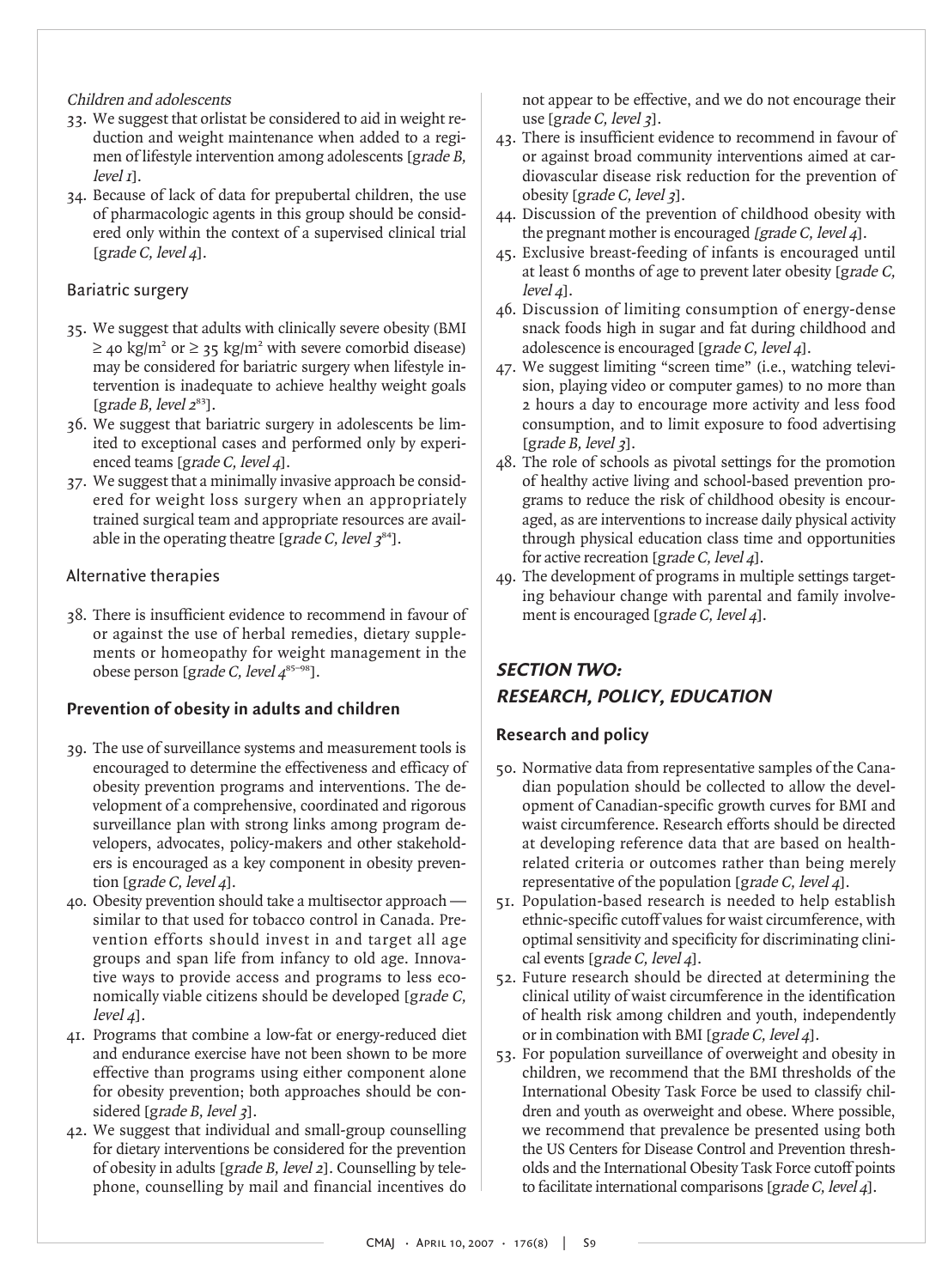- 54. Future research should be directed at understanding the impact of gender, biological maturation, nutrition, physical activity levels, sociocultural milieu, built environments, ethnic background, biological factors, psychological factors and genetics on obesity and obesity-related health risk in the context of the Canadian population [grade C, level 4].
- 55. The screening criteria for obesity-related health consequences should be assessed in the clinical setting for sensitivity, specificity and clinical value in improving the health of children with obesity [grade C, level 4].
- 56. Investigation of the prevalence of the health consequences of obesity in childhood should be undertaken in diverse populations and should include longitudinal studies to examine the prognosis of hyperinsulinemia, impaired glucose tolerance, impaired fasting glucose level and the clustering of cardiovascular risk factors [grade C, level  $4$ ].
- 57. Studies to determine optimal intervention strategies for children with established health consequences related to obesity are urgently required [grade C, level 4].
- 58. Randomized clinical trials are needed to examine the effect of the treatment of depression on outcomes of treatment for obesity. Further studies with improved diagnostic methods and prospective designs are also needed to delineate the association between obesity and major depressive disorder [grade C, level 4].
- 59. Research should be undertaken to develop and evaluate the organization of care for overweight and obese people and to determine the cost-effectiveness of these strategies [grade C, level  $4$ ].
- 60. Long-term, randomized controlled trials of nutritional therapy for obesity treatment in the pediatric population are urgently required. Such studies should consider different ethnic groups and ages, should be with and without energy restriction and should address dietary efficacy, acceptability, long-term compliance, impact of the diet on overweight status, and physical and psychological health risks [grade C, level 4].
- 61. Research should be undertaken to further validate models and tools for assessing intention to change as well as the effectiveness of interventions to improve readiness to change [grade C, level 4].
- 62. Research to find drugs that do not cause weight gain in treatment areas such as psychiatry is needed [grade C,  $level 4$ ].
- 63. Funding of all types of research at all levels to address knowledge gaps and answer outstanding questions in the area of obesity is a high priority. Research is needed to develop, test and refine effective policies and interventions (best practices) in obesity prevention to enhance the evidence base for future public health interventions. Specific emphasis must be placed on translating research into policy, programs and practice [grade C, level 4].

#### **Education**

64. Undergraduate curricula and education for graduate

health practitioners should be improved to fulfill knowledge, skills and attitude goals with respect to management and prevention of obesity [grade C, level 4].

65. Continuing education activities that provide physicians and health professionals with the skills they need to counsel people confidently in healthy weight management should be developed [grade C, level 4].

#### **Implementation of the guidelines**

- 66. Dissemination of the guidelines can be orchestrated by a central organization, but implementation should be carried out locally by individuals or local organizations [grade C, level  $4$ ].
- 67. The transfer of information into clinical practice should focus on establishing weight reduction and weight control as an important secondary prevention strategy for diabetes and cardiovascular disease [grade C, level 4].
- 68. More research is needed to improve understanding of the mechanisms of clinical practice guidelines implementation [grade C, level  $4^{99}$ ].
- 69. The guidelines should be disseminated in a simple, clear format that will be well received and accepted [grade C,  $level \Delta$ ].
- 70. A network of local key opinion leaders should be developed as an important component of a successful dissemination and implementation strategy [grade C, level  $4^{100}$ ].
- 71. A multifaceted global dissemination and implementation plan should involve a sequence of events, including publication in peer-reviewed and non-peer-reviewed journals [grade C, level  $4^{101}$ ].
- 72. To ensure continual quality improvement, a committee should be created to measure outcomes, then monitor the effectiveness of the implementation program [grade C, level  $\phi$ .

The recommendations were developed, reviewed and revised by the Expert Panel and the Steering Committee. The final draft of the guidelines was reviewed by the Steering Committee and by external stakeholders and experts, who included representatives from academia, industry and government and nongovernment officials.

See Appendix 1 for a complete list of committees and contributors to this work.

**Contributors:** David Lau and James Douketis were the principal coauthors of the executive summary. All of the authors contributed substantially to the conception and design and to the interpretation of the guideline findings, revised the manuscript for important intellectual content and approved the final version to be published.

**Competing interests:** None declared for James Douketis and Katherine Morrison. David Lau owns common shares in GlaxoSmithKline and Eli Lilly. He is a consultant to Abbott Laboratories, Ltd., AstraZeneca Canada Inc., Merck Frosst Canada Inc., Bristol-Myers Squibb Canada, Eli Lilly Canada Inc., Oryx Pharmaceuticals Inc., Pfizer Canada Inc., sanofi-aventis Canada Inc., Servier Canada Inc. and Solvay Pharma Inc.; and has received speaker fees from Abbott Laboratories, Ltd., AstraZeneca Canada Inc., GlaxoSmithKline, Merck Frosst Canada Inc., Merck/Schering, Eli Lilly Canada Inc., sanofi-aventis Canada Inc. and Novo Nordisk Canada Inc.; research grants from AstraZeneca Canada Inc., Bristol Myers Squibb, Dainippon Pharmaceuticals, GlaxoSmithKline, Pfizer Canada Inc., and sanofi-aventis Canada Inc.; and travel assistance to attend international meetings from Abbott Laboratories, Ltd., AstraZeneca Canada Inc. and sanofi-aventis Canada Inc. Irene Hramiak is a consultant to GlaxoSmithKline Inc. and is on a National Advisory Board for Abbott Laboratories Ltd., Eli Lilly, Novo Nordisk, sanofi-aventis Canada Inc. and GlaxoSmithKline Inc. She has received honoraria for speaking engagements from Merck Frosst Canada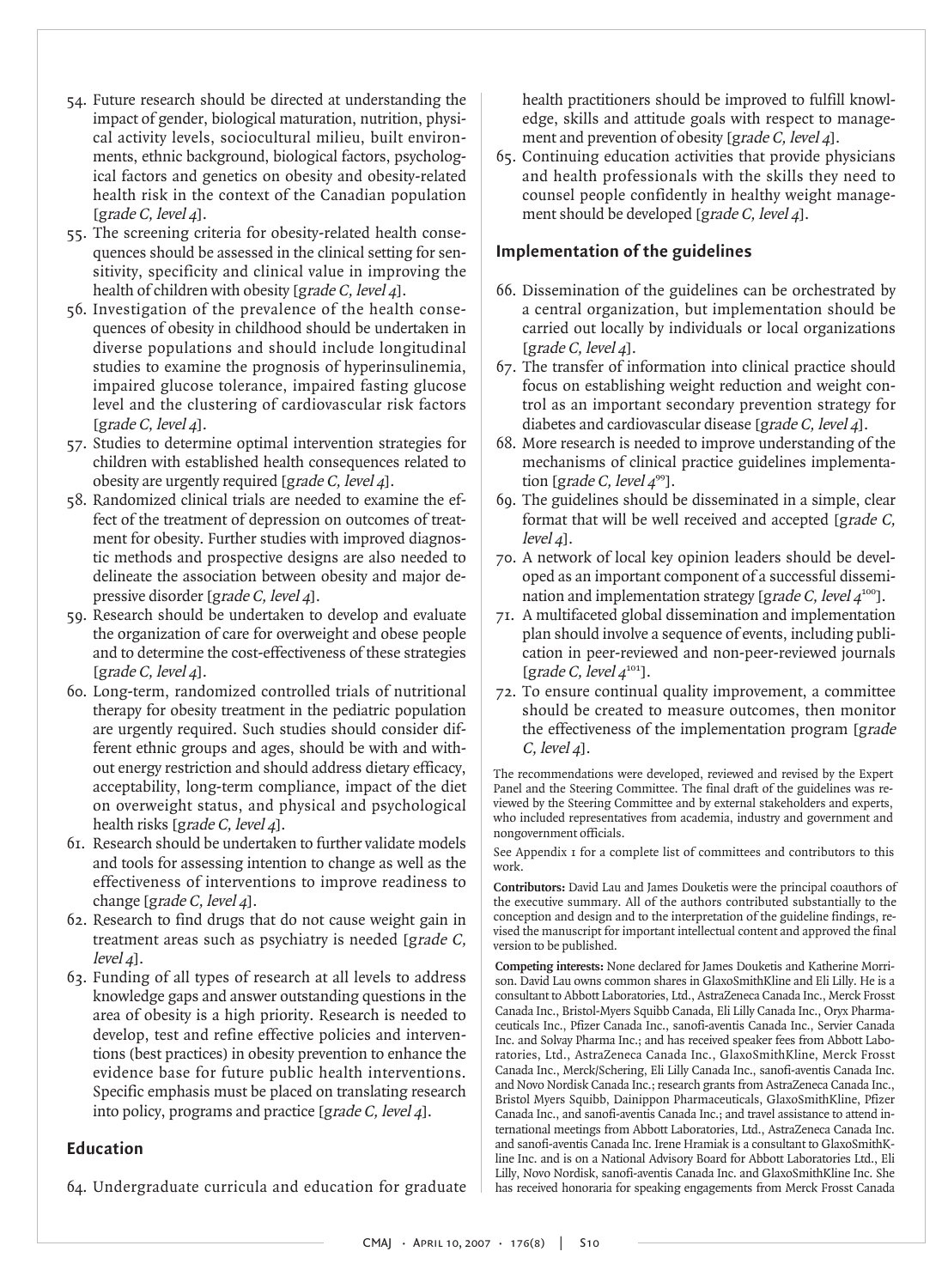Ltd., GlaxoSmithKline Inc. and Novo Nordisk and has received a travel grant from Novo Nordisk. Arya Sharma is a consultant to Abbott Laboratories Ltd., Boehringer Ingelheim, Novartis, sanofi-aventis Canada Inc. and Merck Frosst Canada Ltd. He has received speaker fees from Abbott Laboratories Ltd., Boehringer Ingelheim, AstraZeneca Canada Inc., Novartis and Merck Frosst Canada Ltd. and travel assistance from Abbott Laboratories Ltd., Boehringer Ingelheim, Merck Frosst Canada Ltd., Novartis and sanofi-aventis Canada Inc. Ehud Ur has received speaker fees from sanofi-aventis Canada Inc., Abbott Laboratories, Ltd., GlaxoSmithKline and Novo Nordisk; research grants from GlaxoSmithKline and Novo Nordisk; and travel assistance from sanofi-aventis Canada Inc., Abbott Laboratories, Ltd.

**Acknowledgements:** Financial assistance for the development of these guidelines was generously provided in the form of arm's-length grants-in-aid from Abbott Laboratories Ltd., AstraZeneca Canada Inc., GlaxoSmithKline Inc., Merck Frosst Canada Ltd., Pfizer Canada Inc., Hoffmann–La Roche Ltd., Johnson and Johnson Medical Products, sanofi-aventis Canada Inc. and Unilever Canada Inc. Sponsors were not involved in any aspect of the guidelines development, the literature interpretation, the decision to publish or any other aspect of publication of the guidelines. The funds were used for conference calls and for organization of and travel to meetings for the members of the Steering Committee and Expert Panel Committee. None of the members of these committees received any financial or in-kind remuneration for their contribution to this work.

We extend special thanks to Core Health Services Inc., Toronto, Ont., for providing logistic assistance in organizing meetings and conference calls and for distribution of the guidelines; Barbara Kermode-Scott, medical writer, for writing and editing services; and Valerie Crosbie for her editorial assistance in the preparation of these guidelines.

#### **REFERENCES**

- 1. Shields M. Measured obesity: overweight Canadian children and adolescents. In: Nutrition: findings from the Canadian Community Health Survey; issue 1; 2005 (cat no 82-620-MWE2005001). Available: www.statcan.ca/english/research/82-620 -MIE/2005001/pdf/cobesity.pdf (accessed 2007 Jan 9).
	- 2. Willms JD, Tremblay MS, Katzmarzyk PT. Geographic and demographic variation in the prevalence of overweight Canadian children. Obes Res 2003;11:668-73.
	- 3. Birmingham CL, Muller JL, Palepu A, et al. The cost of obesity in Canada. CMAJ 1999;160:483-8.
	- 4. The practical guide: identification, evaluation, and treatment of overweight and obesity in adults. Bethesda Md.: National Institutes of Health; 2000. Publ. no. 00- 4084. Available: www.nhlbi.nih.gov/guidelines/obesity/prctgd\_b.pdf (accessed 2006 Dec 27).
	- 5. Dickey RA, Bartuska DG, Bray GW, et al. ACCE/ACE position statement on the prevention, diagnosis, and treatment of obesity. Endocr Pract 1998;4(5):297-330. Available: www.aace.com/pub/pdf/guidelines/obesityguide.pdf (accessed 2007 Jan 20).
	- 6. Lyznicki JM, Young DC, Riggs JA, et al. Obesity: assessment and management in primary care. Am Fam Physician 2001;63(11):2185-96.
	- 7. Kuczmarski RJ, Ogden CL, Guo SS, et al. 2000 CDC growth charts for the United States: methods and development. Vital Health Stat 11 2002;(246):1-190.
	- 8. McTigue KM, Harris R, Hemphill B, et al. Screening and interventions for obesity in adults: summary of the evidence for the U.S. Preventive Services Task Force. Ann Intern Med 2003;139:933-49.
	- 9. Leiter LA, Abbott D, Campbell NR, et al. Lifestyle modifications to prevent and control hypertension. 2. Recommendations on obesity and weight loss. Canadian Hypertension Society, Canadian Coalition for High Blood Pressure Prevention and Control, Laboratory Centre for Disease Control at Health Canada, Heart and Stroke Foundation of Canada. CMAJ 1999;160(9 Suppl):S7-12.
- 10. Genest J, Frohlich J, Fodor G, et al. Recommendations for the management of dyslipidemia and the prevention of cardiovascular disease: summary of the 2003 update. CMAJ 2003;169:921-4.
- 11. Allison DB, Mentore JL, Heo M, et al. Antipsychotic-induced weight gain: a comprehensive research synthesis. Am J Psychiatry 1999;156:1686-96.
- 12. Wetterling T. Body weight gain with atypical antipsychotics. A comparative review. Drug Saf 2001;24:59-73.
- 13. Daniels SR, Arnett DK, Eckel RH, et al. Overweight in children and adolescents: pathophysiology, consequences, prevention, and treatment. Circulation 2005;111: 1999-2012.
- 14. Australian National Health and Medical Research Council. Clinical practice guidelines for the management of overweight and obesity in children and adolescents. Canberra, Commonwealth of Australia: Australian National Health and Medical Research Council; 2003. Available: www.health.gov.au/internet/wcms/Publishing.nsf /Content/obesityguidelines-guidelines-children.htm/\$FILE/children.pdf (accessed 2006 Dec 27).
- 15. Canadian Diabetes Association Clinical Practice Guidelines Expert Committee. Canadian Diabetes Association 2003 clinical practice guidelines for the prevention

and management of diabetes in Canada. Can J Diabetes 2003:27(Suppl 2):S1-152.

- 16. Kavey RE, Daniels SR, Lauer RM, et al. American Heart Association guidelines for primary prevention of atherosclerotic cardiovascular disease beginning in childhood. Circulation 2003;107:1562-6.
- 17. Chagnac A, Weinstein T, Herman M, et al. The effects of weight loss on renal function in patients with severe obesity. J Am Soc Nephrol 2003;14:1480-6.
- 18. Kambham N, Markowitz GS, Valeri AM, et al. Obesity-related glomerulopathy: an emerging epidemic. Kidney Int 2001;59:1498-509.
- 19. Van den Brandt PA, Spiegelman D, Yaun SS, et al. Pooled analysis of prospective cohort studies on height, weight, and breast cancer risk. Am J Epidemiol 2000;152: 514-27.
- 20. Roberts RE, Kaplan GA, Shema SJ, et al. Are the obese at greater risk for depression? Am J Epidemiol 2000;152:163-70.
- 21. Roberts RE, Deleger S, Strawbridge WJ, et al. Prospective association between obesity and depression: evidence from the Alameda County Study. Int J Obes Relat Metab Disord 2003;27:514-21.
- 22. Pine DS, Goldstein RB, Wolk S, et al. The association between childhood depression and adulthood body mass index. Pediatrics 2001;107:1049-56.
- 23. Goodman E, Whitaker RC. A prospective study of the role of depression in the development and persistence of adolescent obesity. Pediatrics 2002;110:497-504.
- 24. DiPietro L, Anda RF, Williamson DF, et al. Depressive symptoms and weight change in a national cohort of adults. Int J Obes Relat Metab Disord 1992;16:745-53.
- 25. Richardson LP, Davis R, Poulton R, et al. A longitudinal evaluation of adolescent depression and adult obesity. Arch Pediatr Adolesc Med 2003;157:739-45.
- 26. Ziegelstein RC, Fauerbach JA, Stevens SS, et al. Patients with depression are less likely to follow recommendations to reduce cardiac risk during recovery from a myocardial infarction. Arch Intern Med 2000;160:1818-23.
- 27. DiMatteo MR, Lepper HS, Croghan TW. Depression is a risk factor for noncompliance with medical treatment: meta-analysis of the effects of anxiety and depression on patient adherence. Arch Intern Med 2000;160:2101-7.
- 28. Linde JA, Jeffery RW, Levy RL, et al. Binge eating disorder, weight control selfefficacy, and depression in overweight men and women. Int J Obes Relat Metab Disord 2004;28:418-25.
- 29. Sherwood NE, Jeffery RW, Wing RR. Binge status as a predictor of weight loss treatment outcome. Int J Obes Relat Metab Disord 1999;23:485-93.
- 30. Unutzer J, Katon W, Williams JW Jr, et al. Improving primary care for depression in late life: the design of a multicenter randomized trial. Med Care 2001;39:785-99.
- 31. Williams JW Jr, Katon W, Lin EH, et al. The effectiveness of depression care management on diabetes-related outcomes in older patients. Ann Intern Med 2004; 140:1015-24.
- 32. Sikand G, Kondo A, Foreyt JP, et al. Two-year follow-up of patients treated with a very-low-calorie diet and exercise training. J Am Diet Assoc 1988;88:487-8.
- 33. Pavlou KN, Krey S, Steffee WP. Exercise as an adjunct to weight loss and maintenance in moderately obese subjects. Am J Clin Nutr 1989;49(5 Suppl):1115-23.
- 34. Eliakim A, Kaven G, Berger I, et al. The effect of a combined intervention on body mass index and fitness in obese children and adolescents — a clinical experience. Eur J Pediatr 2002;161:449-54.
- 35. Saelens BE, Sallis JF, Wilfley DE, et al. Behavioral weight control for overweight adolescents initiated in primary care. Obes Res 2002;10:22-32.
- 36. Nemet D, Barkan S, Epstein Y, et al. Short- and long-term beneficial effects of a combined dietary-behavioral-physical activity intervention for the treatment of childhood obesity. Pediatrics 2005;115:e443-9.
- 37. Epstein LH, McCurley J, Wing RR, et al. Five-year follow-up of family-based behavioral treatments for childhood obesity. J Consult Clin Psychol 1990;58:661-4.
- 38. Torjesen PA, Birkeland KI, Anderssen SA, et al. Lifestyle changes may reverse development of the insulin resistance syndrome. The Oslo Diet and Exercise Study: a randomized trial. Diabetes Care 1997;20:26-31.
- 39. Knowler WC, Barrett-Connor E, Fowler SE, et al. Reduction in the incidence of type 2 diabetes with lifestyle intervention or metformin. N Engl J Med 2002;346:393-403.
- 40. Lindstrom J, Eriksson JG, Valle TT, et al. Prevention of diabetes mellitus in subjects with impaired glucose tolerance in the Finnish diabetes prevention study: results from a randomized clinical trial. J Am Soc Nephrol 2003;14(Suppl 2):S108-13.
- 41. Wood PD, Stefanick ML, Williams PT, et al. The effects on plasma lipoproteins of a prudent weight-reducing diet, with or without exercise, in overweight men and women. N Engl J Med 1991;325:461-6.
- 42. Stefanick ML, Mackey S, Sheehan M, et al. Effects of diet and exercise in men and postmenopausal women with low levels of HDL cholesterol and high levels of LDL cholesterol. N Engl J Med 1998;339:12-20.
- 43. Wing RR, Jeffery RW. Outpatient treatments of obesity: a comparison of methodology and clinical results. Int J Obes 1979;3:261-79.
- 44. Bennett GA. Behaviour therapy for obesity: a quantitative review of the effects of selected treatment characteristics on outcome. Behav Ther 1986;17:554-62.
- 45. Summerbell CD, Ashton V, Campbell KJ, et al. Interventions for treating obesity in children. Cochrane Database Syst Rev 2003;(3):CD001872.
- 46. Tuomilehto J, Lindstrom J, Eriksson JG, et al. Prevention of type 2 diabetes mellitus by changes in lifestyle among subjects with impaired glucose tolerance. N Engl J Med 2001;344:1343-50.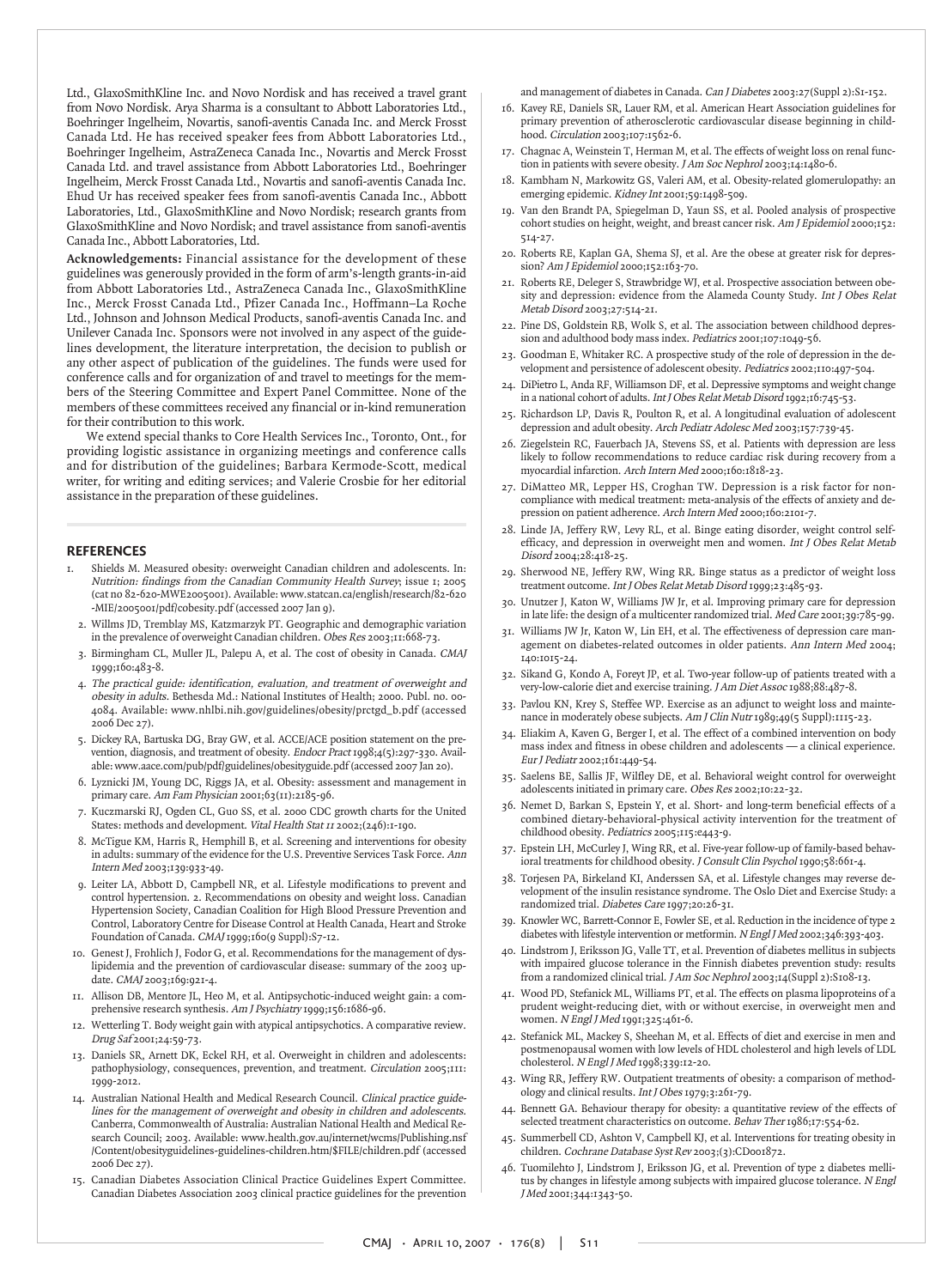- 47. Stevens VJ, Obarzanek E, Cook NR, et al. Long-term weight loss and changes in blood pressure: results of the Trials of Hypertension Prevention, phase II. Ann Intern Med 2001;134:1-11.
- 48. Kuller LH, Simkin-Silverman LR, Wing RR, et al. Women's Healthy Lifestyle Project: a randomized clinical trial: results at 54 months. Circulation 2001;103:32-7.
- 49. Wonderlich SA, de Zwaan M, Mitchell JE, et al. Psychological and dietary treatments of binge eating disorder: conceptual implications. Int J Eat Disord 2003; 34:S58-73.
- 50. Pendleton VR, Goodrick GK, Poston WS, et al. Exercise augments the effects of cognitive-behavioral therapy in the treatment of binge eating. Int J Eat Disord 2002;31:172-84.
- 51. Gorin AA, Le Grange D, Stone AA. Effectiveness of spouse involvement in cognitive behavioral therapy for binge eating disorder. Int J Eat Disord 2003;33:421-33.
- 52. Agras WS, Telch CF, Arnow B, et al. One-year follow-up of cognitive-behavioral therapy for obese individuals with binge eating disorder. J Consult Clin Psychol 1997;65:343-7.
- 53. Eldredge KL, Stewart Agras W, Arnow B, et al. The effects of extending cognitivebehavioral therapy for binge eating disorder among initial treatment nonresponders. Int J Eat Disord 1997;21:347-52.
- 54. Brehm BJ, Seeley RJ, Daniels SR, et al. A randomized trial comparing a very low carbohydrate diet and a calorie-restricted low fat diet on body weight and cardiovascular risk factors in healthy women. J Clin Endocrinol Metab 2003;88:1617-23.
- 55. Astrup A, Grunwald GK, Melanson EL, et al. The role of low-fat diets in body weight control: a meta-analysis of ad libitum dietary intervention studies. Int J Obes Relat Metab Disord 2000;24:1545-52.
- 56. Due A, Toubro S, Skov AR, et al. Effect of normal-fat diets, either medium or high in protein, on body weight in overweight subjects: a randomised 1-year trial. Int J Obes Relat Metab Disord 2004;28:1283-90.
- 57. Ashley JM, St Jeor ST, Perumean-Chaney S, et al. Meal replacements in weight intervention. Obes Res 2001;9:312S-20S.
- 58. Heaney RP, Davies KM, Barger-Lux MJ. Calcium and weight: clinical studies. J Am Coll Nutr 2002;21:152S-5S.
- 59. Bravata DM, Sanders L, Huang J, et al. Efficacy and safety of low-carbohydrate diets: a systematic review. JAMA 2003;289:1837-50.
- 60. Raben A. Should obese patients be counselled to follow a low-glycaemic index diet? No. Obes Rev 2002;3:245-56.
- 61. Jakicic JM, Marcus BH, Gallagher KI, et al. Effect of exercise duration and intensity on weight loss in overweight, sedentary women: a randomized trial. JAMA 2003; 290:1323-30.
- 62. Pritchard JE, Nowson CA, Wark JD. A worksite program for overweight middleaged men achieves lesser weight loss with exercise than with dietary change. J Am Diet Assoc 1997;97:37-42.
- 63. Garrow JS, Summerbell CD. Meta-analysis: effect of exercise, with or without dieting, on the body composition of overweight subjects. Eur J Clin Nutr 1995;49:1-10.
- 64. Miller WC, Koceja DM, Hamilton EJ. A meta-analysis of the past 25 years of weight loss research using diet, exercise or diet plus exercise intervention. Int J Obes Relat Metab Disord 1997;21:941-7.
- 65. Fogelholm M, Kukkonen-Harjula K. Does physical activity prevent weight gain a systematic review. Obes Rev 2000;1:95-111.
- 66. Slentz CA, Duscha BD, Johnson JL, et al. Effects of the amount of exercise on body weight, body composition, and measures of central obesity: STRRIDE — a randomized controlled study. Arch Intern Med 2004;164:31-9.
- 67. Reilly JJ, McDowell ZC. Physical activity interventions in the prevention and treatment of paediatric obesity: systematic review and critical appraisal. Proc Nutr Soc 2003;62:611-9.
- 68. Epstein LH, Valoski AM, Vara LS, et al. Effects of decreasing sedentary behavior and increasing activity on weight change in obese children. Health Psychol 1995; 14:109-15.
- 69. Epstein LH, Paluch RA, Gordy CC, et al. Decreasing sedentary behaviors in treating pediatric obesity. Arch Pediatr Adolesc Med 2000;154:220-6.
- 70. Epstein LH, Wing RR, Koeske R, et al. A comparison of lifestyle exercise, aerobic exercise, and calisthenics on weight loss in obese children. Behav Ther 1985; 16:345-56.
- 71. Torgerson JS, Hauptman J, Boldrin MN, et al. XENical in the prevention of Diabetes in Obese Subjects (XENDOS) study: a randomized study of orlistat as an adjunct to lifestyle changes for the prevention of type 2 diabetes in obese patients. Diabetes Care 2004;27:155-61.
- 72. Hanefeld M, Sachse G. The effects of orlistat on body weight and glycaemic control in overweight patients with type 2 diabetes: a randomized, placebo-controlled trial. Diabetes Obes Metab 2002;4:415-23.
- 73. Finer N, James WP, Kopelman PG, et al. One-year treatment of obesity: a randomized, double-blind, placebo-controlled, multicentre study of orlistat, a gastrointestinal lipase inhibitor. Int J Obes Relat Metab Disord 2000;24:306-13.
- 74. Davidson MH, Hauptman J, DiGirolamo M, et al. Weight control and risk factor reduction in obese subjects treated for 2 years with orlistat: a randomized controlled trial. JAMA 1999;281:235-42.
- 75. Sjostrom L, Rissanen A, Andersen T, et al. Randomised placebo-controlled trial of

orlistat for weight loss and prevention of weight regain in obese patients. European Multicentre Orlistat Study Group. Lancet 1998;352:167-72.

- 76. James WP, Astrup A, Finer N, et al. Effect of sibutramine on weight maintenance after weight loss: a randomised trial. STORM Study Group. Sibutramine Trial of Obesity Reduction and Maintenance. Lancet 2000;356:2119-25.
- 77. Bakris G, Calhoun D, Egan B, et al. Orlistat improves blood pressure control in obese subjects with treated but inadequately controlled hypertension. J Hypertens 2002;20:2257-67.
- 78. Kelley DE, Bray GA, Pi-Sunyer FX, et al. Clinical efficacy of orlistat therapy in overweight and obese patients with insulin-treated type 2 diabetes: a 1-year randomized controlled trial. Diabetes Care 2002;25:1033-41.
- 79. Miles JM, Leiter L, Hollander P, et al. Effect of orlistat in overweight and obese patients with type 2 diabetes treated with metformin. Diabetes Care 2002;25:1123-8.
- 80. Hollander PA, Elbein SC, Hirsch IB, et al. Role of orlistat in the treatment of obese patients with type 2 diabetes. A 1-year randomized double-blind study. Diabetes Care 1998;21:1288-94.
- 81. McNulty SJ, Ur E, Williams G. A randomized trial of sibutramine in the management of obese type 2 diabetic patients treated with metformin. Diabetes Care 2003;26:125-31.
- 82. Sanchez-Reyes L, Fanghanel G, Yamamoto J, et al. Use of sibutramine in overweight adult hispanic patients with type 2 diabetes mellitus: a 12-month, randomized, double-blind, placebo-controlled clinical trial. Clin Ther 2004;26:1427-35.
- 83. Sjostrom L, Lindroos AK, Peltonen M, et al. Lifestyle, diabetes, and cardiovascular risk factors 10 years after bariatric surgery. N Engl J Med 2004;351:2683-93.
- 84. Nguyen NT, Goldman C, Rosenquist CJ, et al. Laparoscopic versus open gastric bypass: a randomized study of outcomes, quality of life, and costs. Ann Surg 2001; 234:279-89.
- 85. Paranjpe P, Patki P, Patwardhan B. Ayurvedic treatment of obesity: a randomised double-blind, placebo-controlled clinical trial. *J Ethnopharmacol* 1990;29:1-11.
- 86. Karlsson C, Stenlof K, Johannsson G, et al. Effects of growth hormone treatment on the leptin system and on energy expenditure in abdominally obese men. Eur J Endocrinol 1998;138:408-14.
- 87. Lacey JM, Tershakovec AM, Foster GD. Acupuncture for the treatment of obesity: a review of the evidence. Int J Obes Relat Metab Disord 2003;27:419-27.
- 88. Mhurchu CN, Poppitt SD, McGill AT, et al. The effect of the dietary supplement, Chitosan, on body weight: a randomised controlled trial in 250 overweight and obese adults. Int J Obes Relat Metab Disord 2004;28:1149-56.
- 89. Bahadori B, Wallner S, Schneider H, et al. Effect of chromium yeast and chromium picolinate on body composition of obese, non-diabetic patients during and after a formula diet. Acta Med Austriaca 1997;24:185-7.
- 90. Boozer CN, Daly PA, Homel P, et al. Herbal ephedra/caffeine for weight loss: a 6 month randomized safety and efficacy trial. Int J Obes Relat Metab Disord 2002; 26:593-604.
- 91. Pasman WJ, Westerterp-Plantenga MS, Saris WH. The effectiveness of long-term supplementation of carbohydrate, chromium, fibre and caffeine on weight maintenance. Int J Obes Relat Metab Disord 1997;21:1143-51.
- 92. Johannsson G, Marin P, Lonn L, et al. Growth hormone treatment of abdominally obese men reduces abdominal fat mass, improves glucose and lipoprotein metabolism, and reduces diastolic blood pressure. J Clin Endocrinol Metab 1997;82:727-34.
- 93. Albert SG, Mooradian AD. Low-dose recombinant human growth hormone as adjuvant therapy to lifestyle modifications in the management of obesity. J Clin Endocrinol Metab 2004;89:695-701.
- 94. Herrmann BL, Berg C, Vogel E, et al. Effects of a combination of recombinant human growth hormone with metformin on glucose metabolism and body composition in patients with metabolic syndrome. Horm Metab Res 2004;36:54-61.
- 95. Pittler MH, Abbot NC, Harkness EF, et al. Randomized, double-blind trial of chitosan for body weight reduction. Eur J Clin Nutr 1999;53:379-81.
- 96. Bray GA, Greenway FL. Current and potential drugs for treatment of obesity. Endocr Rev 1999;20:805-75.
- 97. Ernst E, Pittler MH. Chitosan as a treatment for body weight reduction: a metaanalysis. Perfusion 1998;11:461-5.
- 98. Jordan J, Sharma AM. Potential for sibutramine-yohimbine interaction? Lancet 2003;361:1826.
- 99. Gross PA, Greenfield S, Cretin S, et al. Optimal methods for guideline implementation: conclusions from Leeds Castle meeting. Med Care 2001;39(Suppl 2):II85-92.
- 100. Chalmers J. Implementation of guidelines for management of hypertension. Clin Exp Hypertens 1999;21:647-57.
- Connor H, Annan F, Bunn E, et al. The implementation of nutritional advice for people with diabetes. Diabet Med 2003;20:786-807.

**Correspondence to:** Dr. David C.W. Lau, Departments of Medicine, Biochemistry and Molecular Biology, Julia McFarlane Diabetes Research Centre, Diabetes and Endocrine Research Group, University of Calgary, 2521–3330 Hospital Dr. NW, Calgary AB T2N 4N1; dcwlau@ucalgary.ca